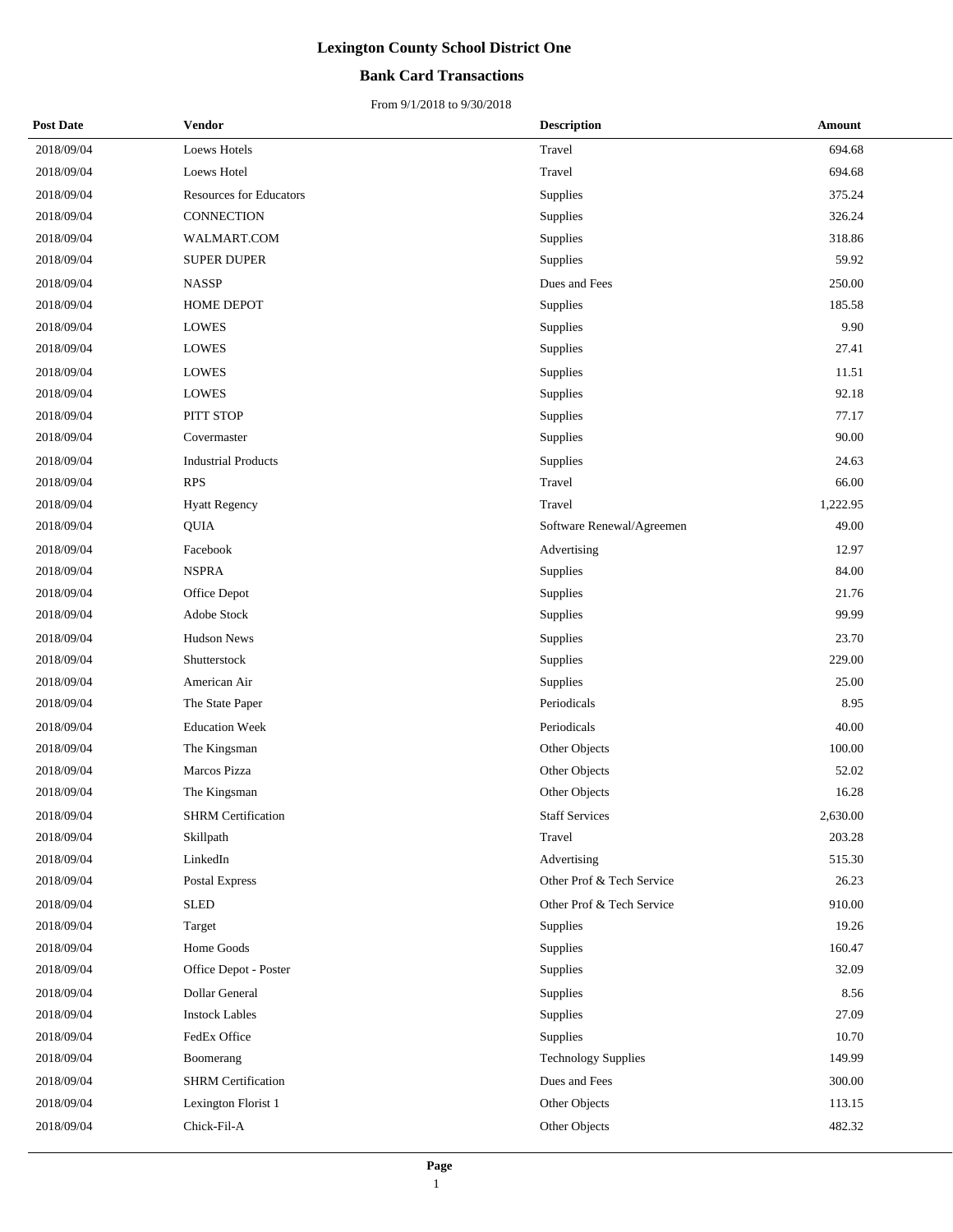### **Bank Card Transactions**

| <b>Post Date</b> | <b>Vendor</b>       | <b>Description</b>         | Amount |
|------------------|---------------------|----------------------------|--------|
| 2018/09/04       | Lexington Florest 1 | Other Objects              | 138.03 |
| 2018/09/04       | Party City          | Other Objects              | 81.72  |
| 2018/09/04       | Zoes - Admn Lunch   | Other Objects              | 48.67  |
| 2018/09/04       | Pine Press Printing | Other Objects              | 88.36  |
| 2018/09/04       | Walmart             | Other Objects              | 43.68  |
| 2018/09/04       | Jewelry Warehouse   | Pupil Activity             | 625.31 |
| 2018/09/05       | Stuffed Safari      | Supplies                   | 75.96  |
| 2018/09/05       | Amazon.com          | Supplies                   | 82.95  |
| 2018/09/05       | Amazon.com          | Supplies                   | 26.92  |
| 2018/09/05       | Amazon              | Supplies                   | 14.95  |
| 2018/09/05       | Walmart             | Supplies                   | 32.26  |
| 2018/09/05       | Amazon              | Supplies                   | 20.50  |
| 2018/09/05       | Hilton Hotel        | Travel                     | 687.39 |
| 2018/09/05       | Amazon.Com          | Supplies                   | 29.00  |
| 2018/09/05       | Amazon.com          | Supplies                   | 56.58  |
| 2018/09/05       | Amazon              | Supplies                   | 13.39  |
| 2018/09/05       | Office Depot        | Supplies                   | 35.93  |
| 2018/09/05       | Youthlight.com      | Supplies                   | 49.70  |
| 2018/09/05       | <b>USPS</b>         | Supplies                   | 255.00 |
| 2018/09/05       | Walmart             | Supplies                   | 38.39  |
| 2018/09/05       | Hilton Hotel        | Travel                     | 687.39 |
| 2018/09/05       | Amazon.com          | Supplies                   | 31.69  |
| 2018/09/05       | Amazon.com          | Supplies                   | 50.82  |
| 2018/09/05       | Amazon.com          | Supplies                   | 119.60 |
| 2018/09/05       | Office Depot        | Supplies                   | 350.89 |
| 2018/09/05       | Amazon.com          | Supplies                   | 61.81  |
| 2018/09/05       | Amazon.com          | Supplies                   | 215.52 |
| 2018/09/05       | Another Printer     | Printing and Binding       | 187.95 |
| 2018/09/05       | Walmart             | Supplies                   | 72.52  |
| 2018/09/05       | Uprinting           | Supplies                   | 398.46 |
| 2018/09/05       | For Teachers Only   | Supplies                   | 99.12  |
| 2018/09/05       | Amazon              | <b>Technology Supplies</b> | 88.66  |
| 2018/09/05       | Amazon              | Supplies                   | 54.12  |
| 2018/09/05       | Office Depot        | Supplies                   | 181.51 |
| 2018/09/05       | Amazon              | Supplies                   | 142.39 |
| 2018/09/05       | Amazon              | Supplies                   | 36.88  |
| 2018/09/05       | Amazon              | Supplies                   | 39.72  |
| 2018/09/05       | <b>USPS</b>         | Supplies                   | 150.00 |
| 2018/09/05       | Amazon              | Supplies                   | 142.39 |
| 2018/09/05       | Amazon              | Supplies                   | 176.52 |
| 2018/09/05       | <b>USPS</b>         | Supplies                   | 170.00 |
| 2018/09/05       | Amazon              | Supplies                   | 270.73 |
| 2018/09/05       | Hobby Lobby         | Supplies                   | 19.07  |
| 2018/09/05       | Amazon              | Supplies                   | 68.46  |
| 2018/09/05       | Hobby Lobby         | Supplies                   | 19.25  |
|                  |                     |                            |        |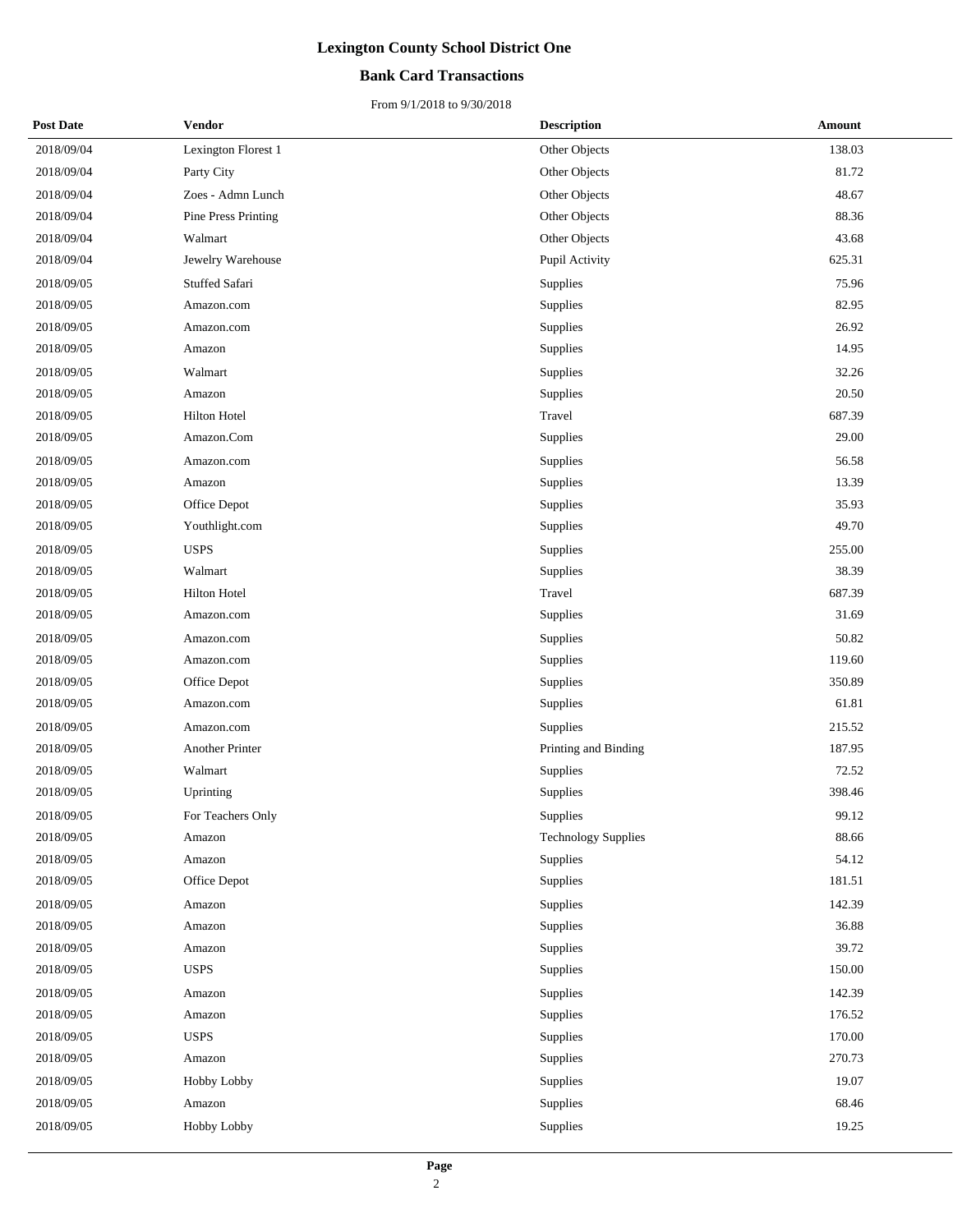### **Bank Card Transactions**

| <b>Post Date</b> | <b>Vendor</b>                  | <b>Description</b>       | Amount   |
|------------------|--------------------------------|--------------------------|----------|
| 2018/09/05       | Amazon                         | Supplies                 | 256.20   |
| 2018/09/05       | Sabakiball International       | Supplies                 | 216.80   |
| 2018/09/05       | Hobby Lobby                    | Supplies                 | 260.55   |
| 2018/09/05       | Target                         | Supplies                 | 189.28   |
| 2018/09/05       | Amazon.com                     | Supplies                 | 128.30   |
| 2018/09/05       | <b>CVS</b> Pharmacy            | Supplies                 | 27.33    |
| 2018/09/05       | Wiley's Landscape              | Supplies                 | 243.02   |
| 2018/09/05       | <b>Dollar General Stores</b>   | Supplies                 | 21.40    |
| 2018/09/05       | Party City                     | Supplies                 | 8.52     |
| 2018/09/05       | OTC Brands, Inc.               | Supplies                 | 56.67    |
| 2018/09/05       | Hobby Lobby                    | Supplies                 | 222.52   |
| 2018/09/05       | <b>CVS</b> Pharmacy            | Supplies                 | 4.90     |
| 2018/09/05       | <b>Books A Million</b>         | Supplies                 | 14.55    |
| 2018/09/05       | Office Depot                   | Supplies                 | 55.62    |
| 2018/09/05       | Wileys Landscape Supply        | Supplies                 | 104.15   |
| 2018/09/05       | Amazon.com                     | Supplies                 | 26.74    |
| 2018/09/05       | Hobby Lobby                    | Supplies                 | 265.34   |
| 2018/09/05       | Amazon MarketPlace             | Supplies                 | 187.38   |
| 2018/09/05       | Target                         | Supplies                 | 47.03    |
| 2018/09/05       | Hobby Lobby                    | Supplies                 | 49.17    |
| 2018/09/05       | Amazon.com                     | Supplies                 | 144.17   |
| 2018/09/05       | <b>UPS</b> Store               | Supplies                 | 677.35   |
| 2018/09/05       | <b>CVS</b> Pharmacy            | Supplies                 | 7.48     |
| 2018/09/05       | <b>JW</b> Pepper               | Supplies                 | 38.94    |
| 2018/09/05       | Amazon                         | Supplies                 | 29.82    |
| 2018/09/05       | Amazon                         | Supplies                 | 18.94    |
| 2018/09/05       | Amazon                         | Supplies                 | 24.50    |
| 2018/09/05       | Amazon                         | Supplies                 | 4.65     |
| 2018/09/05       | Amazon                         | Supplies                 | 24.55    |
| 2018/09/05       | <b>USPS Kiosk</b>              | Supplies                 | 2.26     |
| 2018/09/05       | School Health Corp             | Supplies                 | 72.30    |
| 2018/09/05       | Amazon.com                     | Supplies                 | 55.92    |
| 2018/09/05       | Amazon.com                     | Supplies                 | $-55.92$ |
| 2018/09/05       | Amazon.com                     | Supplies                 | 27.88    |
| 2018/09/05       | Amazon.com                     | <b>Library Books</b>     | 327.69   |
| 2018/09/05       | The State Newspaper            | Periodicals              | 100.06   |
| 2018/09/05       | W.T. Cox                       | Periodicals              | 429.50   |
| 2018/09/05       | <b>Hilton Hotel</b>            | Travel-Teacher Staff Dev | 687.39   |
| 2018/09/05       | Wal Mart                       | Supplies                 | 119.75   |
| 2018/09/05       | Amazon.com                     | Supplies                 | 16.13    |
| 2018/09/05       | South Carolina Middle Level Ed | Dues and Fees            | 150.00   |
| 2018/09/05       | Amazon.com                     | Supplies                 | 24.99    |
| 2018/09/05       | Walmart                        | Supplies                 | 8.43     |
| 2018/09/05       | Amazon                         | Supplies                 | 25.66    |
| 2018/09/05       | Amazon                         | Supplies                 | 73.43    |
|                  |                                |                          |          |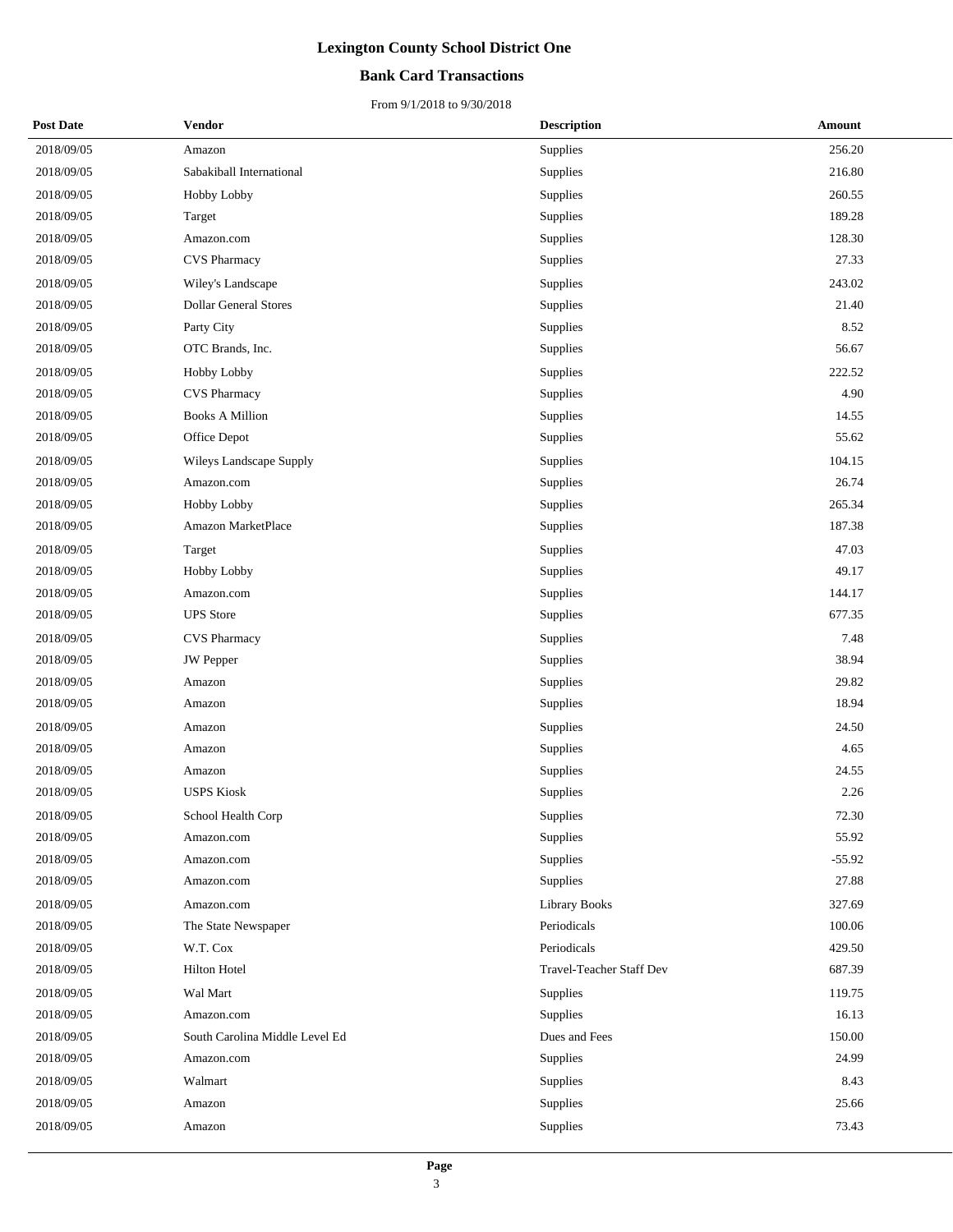## **Bank Card Transactions**

| <b>Post Date</b> | <b>Vendor</b>                 | <b>Description</b>        | Amount   |
|------------------|-------------------------------|---------------------------|----------|
| 2018/09/05       | Walmart                       | Supplies                  | 42.74    |
| 2018/09/05       | Pine Press                    | Supplies                  | 176.08   |
| 2018/09/05       | Amazon                        | Supplies                  | 53.48    |
| 2018/09/05       | Walmart                       | Supplies                  | 22.15    |
| 2018/09/05       | Walmart.com                   | Supplies                  | 58.64    |
| 2018/09/05       | Columbia Flag and Sign        | Supplies                  | 260.56   |
| 2018/09/05       | Amazon                        | Supplies                  | 116.59   |
| 2018/09/05       | Office Depot                  | Supplies                  | 8.53     |
| 2018/09/05       | Amazon                        | Supplies                  | 65.68    |
| 2018/09/05       | <b>BP</b> Circkle K           | Supplies                  | 30.38    |
| 2018/09/05       | Lowe's                        | Supplies                  | 50.97    |
| 2018/09/05       | Walmart                       | Supplies                  | 48.66    |
| 2018/09/05       | Lowes                         | Supplies                  | 51.25    |
| 2018/09/05       | Three Fountains Ace           | Supplies                  | 17.62    |
| 2018/09/05       | Three Fountains Ace           | Supplies                  | 17.11    |
| 2018/09/05       | lowes                         | Supplies                  | 125.98   |
| 2018/09/05       | Three Fountains Ace           | Supplies                  | 6.41     |
| 2018/09/05       | Walmart                       | Supplies                  | 9.21     |
| 2018/09/05       | Lowes                         | Supplies                  | 128.22   |
| 2018/09/05       | Walmart                       | Supplies                  | 24.90    |
| 2018/09/05       | Walmart                       | Supplies                  | 18.15    |
| 2018/09/05       | Lowe's Foods #1268            | Supplies                  | 48.71    |
| 2018/09/05       | Derricks Service Center       | Supplies                  | 58.00    |
| 2018/09/05       | Derricks Service Center       | Supplies                  | 59.33    |
| 2018/09/05       | Ed Smith Lumber               | Supplies                  | 20.32    |
| 2018/09/05       | Home Depot                    | Supplies                  | 234.33   |
| 2018/09/05       | Jet Fuel                      | Supplies                  | 44.45    |
| 2018/09/05       | Wingard's Nursery             | Supplies                  | 199.88   |
| 2018/09/05       | Exxon Mobil/Pitt Stop         | Supplies                  | 37.63    |
| 2018/09/05       | Pitt Stop                     | Supplies                  | 36.85    |
| 2018/09/05       | Amazon                        | Supplies                  | 115.88   |
| 2018/09/05       | Pitts Stop                    | Supplies                  | 24.54    |
| 2018/09/05       | <b>Murphy Express</b>         | Supplies                  | 24.73    |
| 2018/09/05       | <b>Murphy Express</b>         | Supplies                  | 35.78    |
| 2018/09/05       | Lowe's                        | Supplies                  | 34.82    |
| 2018/09/05       | <b>Murphy Express</b>         | Supplies                  | 50.12    |
| 2018/09/05       | <b>Murphy Express</b>         | Supplies                  | 51.29    |
| 2018/09/05       | Home Depot                    | Supplies                  | 248.19   |
| 2018/09/05       | Amazon Marketplace            | Supplies                  | 38.68    |
| 2018/09/05       | <b>SHRM Annual Conference</b> | Travel                    | 1,095.00 |
| 2018/09/05       | <b>SCSBA</b>                  | Travel                    | 175.00   |
| 2018/09/05       | <b>SCSBA</b>                  | Travel                    | 195.00   |
| 2018/09/05       | Facebook                      | Advertising               | 2.27     |
| 2018/09/05       | <b>Service Printing</b>       | Printing and Binding      | 264.50   |
| 2018/09/05       | Azura                         | Other Prof & Tech Service | 40.00    |
|                  |                               |                           |          |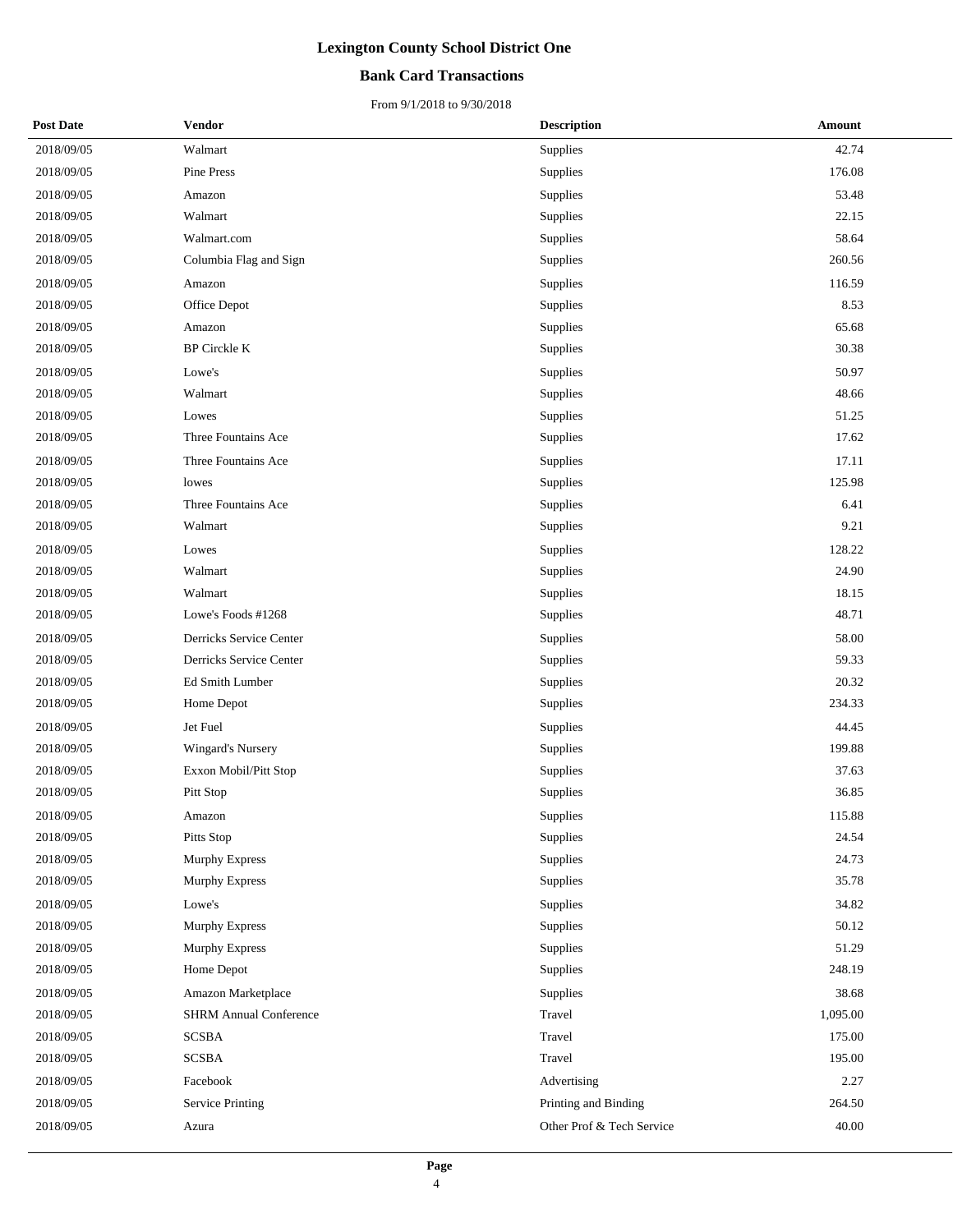## **Bank Card Transactions**

| <b>Post Date</b> | <b>Vendor</b>                  | <b>Description</b>        | Amount |
|------------------|--------------------------------|---------------------------|--------|
| 2018/09/05       | <b>SLED</b>                    | Other Prof & Tech Service | 286.00 |
| 2018/09/05       | LTI Language Testing           | Other Prof & Tech Service | 364.00 |
| 2018/09/05       | Amazon                         | Supplies                  | 26.74  |
| 2018/09/05       | Amazon                         | Supplies                  | 29.31  |
| 2018/09/05       | Office Depot                   | Supplies                  | 90.64  |
| 2018/09/05       | Amazon                         | Supplies                  | 21.00  |
| 2018/09/05       | Office Depot                   | Supplies                  | 76.48  |
| 2018/09/05       | Amazon                         | Supplies                  | 119.20 |
| 2018/09/05       | Amazon                         | Supplies                  | 41.16  |
| 2018/09/05       | Amazon                         | Supplies                  | 80.97  |
| 2018/09/05       | Amazon                         | Supplies                  | 84.24  |
| 2018/09/05       | Amazon                         | Supplies                  | 76.99  |
| 2018/09/05       | Amazon                         | Supplies                  | 7.88   |
| 2018/09/05       | Walmart                        | Other Objects             | 81.72  |
| 2018/09/05       | <b>Duck Donuts</b>             | Other Objects             | 148.50 |
| 2018/09/05       | Uber                           | Travel                    | 14.83  |
| 2018/09/05       | Uber                           | Travel                    | 38.90  |
| 2018/09/05       | Uber                           | Travel                    | 40.07  |
| 2018/09/05       | Uber                           | Travel                    | 29.26  |
| 2018/09/05       | Uber                           | Travel                    | 3.00   |
| 2018/09/05       | Uber                           | Travel                    | 40.62  |
| 2018/09/05       | Uber                           | Travel                    | 51.15  |
| 2018/09/05       | Uber                           | Travel                    | 8.00   |
| 2018/09/05       | Uber                           | Travel                    | 3.00   |
| 2018/09/05       | Taxi Service-New Albany        | Travel                    | 28.75  |
| 2018/09/05       | Uber                           | Travel                    | 53.31  |
| 2018/09/05       | Uber                           | Travel                    | 8.00   |
| 2018/09/05       | Uber                           | Travel                    | 16.40  |
| 2018/09/05       | <b>Educational Wonderland</b>  | Pupil Activity            | 19.41  |
| 2018/09/05       | Amazon                         | Pupil Activity            | 35.91  |
| 2018/09/05       | Pine Press                     | Pupil Activity            | 77.19  |
| 2018/09/05       | Teachers Pay Teachers          | Pupil Activity            | 16.90  |
| 2018/09/05       | Music K8                       | Pupil Activity            | 109.95 |
| 2018/09/05       | Music Express                  | Pupil Activity            | 195.00 |
| 2018/09/05       | West Music                     | Pupil Activity            | 155.95 |
| 2018/09/05       | Pioneer Valley Books           | Pupil Activity            | 69.30  |
| 2018/09/05       | Office Depot                   | Pupil Activity            | 85.54  |
| 2018/09/05       | Barnes & Noble                 | Pupil Activity            | 76.03  |
| 2018/09/05       | Amazon                         | Pupil Activity            | 139.05 |
| 2018/09/05       | Office Depot                   | Pupil Activity            | 16.04  |
| 2018/09/05       | Amazon                         | Pupil Activity            | 26.56  |
| 2018/09/05       | Home Depot                     | Pupil Activity            | 189.50 |
| 2018/09/05       | Storage containers, freezer ba | Pupil Activity            | 238.43 |
| 2018/09/05       | Caseys Wood Products           | Pupil Activity            | 114.00 |
| 2018/09/05       | Specialist ID's                | Pupil Activity            | 304.30 |
|                  |                                |                           |        |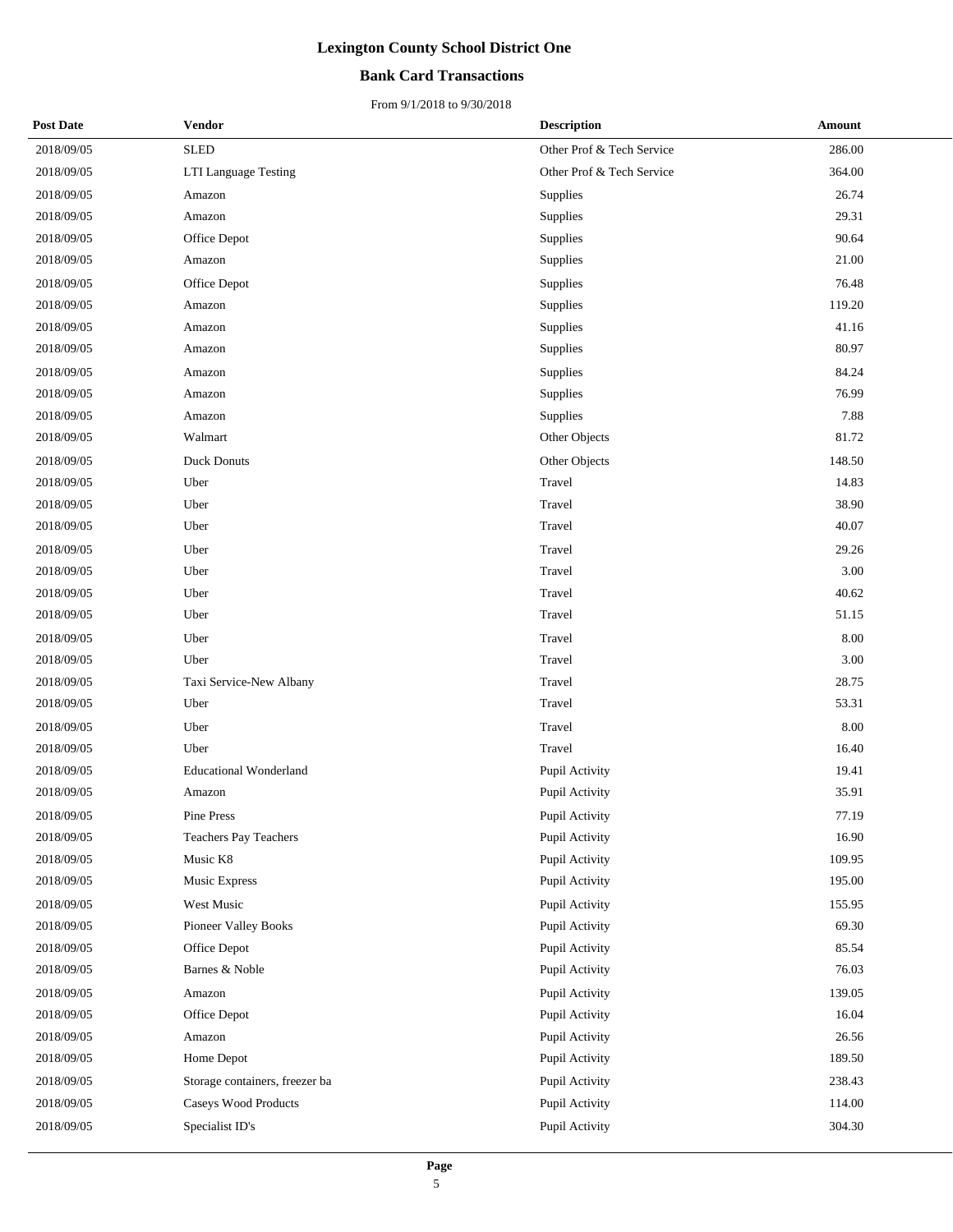## **Bank Card Transactions**

| <b>Post Date</b> | <b>Vendor</b>                  | <b>Description</b>   | Amount |
|------------------|--------------------------------|----------------------|--------|
| 2018/09/05       | Walmart                        | Pupil Activity       | 334.96 |
| 2018/09/05       | Hudl                           | Pupil Activity       | 213.98 |
| 2018/09/05       | Amazon Marketplace             | Pupil Activity       | 249.95 |
| 2018/09/05       | Amazon Marketplace             | Pupil Activity       | 29.95  |
| 2018/09/05       | Amazon Marketplace             | Pupil Activity       | 72.70  |
| 2018/09/05       | Amazon Marketplace             | Pupil Activity       | 29.50  |
| 2018/09/05       | Amazon Marketplace             | Pupil Activity       | 172.50 |
| 2018/09/05       | Walmart                        | Supplies             | 75.00  |
| 2018/09/05       | Walmart                        | Supplies             | 280.29 |
| 2018/09/05       | Dollar Tree                    | Supplies             | 11.56  |
| 2018/09/10       | Home Depot                     | Supplies             | 243.70 |
| 2018/09/10       | Home Depot                     | Supplies             | 212.84 |
| 2018/09/10       | Hyatt Place Hotel              | Travel               | 782.68 |
| 2018/09/10       | <b>UBER</b>                    | Travel               | 8.37   |
| 2018/09/10       | <b>UBER</b>                    | Travel               | 7.78   |
| 2018/09/10       | Hyatt Place Hotel              | Travel               | 791.72 |
| 2018/09/10       | <b>UBER</b>                    | Travel               | 10.68  |
| 2018/09/10       | <b>UBER</b>                    | Travel               | 10.66  |
| 2018/09/10       | <b>UBER</b>                    | Travel               | 10.01  |
| 2018/09/10       | <b>UBER</b>                    | Travel               | 18.32  |
| 2018/09/10       | American Airline               | Travel               | 25.00  |
| 2018/09/10       | <b>UBER</b>                    | Travel               | 7.74   |
| 2018/09/10       | <b>UBER</b>                    | Travel               | 19.62  |
| 2018/09/10       | Delta Airline                  | Travel               | 25.00  |
| 2018/09/10       | <b>UBER</b>                    | Travel               | 8.38   |
| 2018/09/10       | Amazon                         | Supplies             | 305.45 |
| 2018/09/10       | Amazon                         | <b>Library Books</b> | 508.00 |
| 2018/09/10       | Amazon                         | <b>Library Books</b> | 50.29  |
| 2018/09/10       | McAlister's #1082 MM Lexington | Other Objects        | 24.70  |
| 2018/09/10       | McAlister's #1082 MM Lexington | Other Objects        | 261.60 |
| 2018/09/10       | Columbia Metro Airport         | Travel               | 32.00  |
| 2018/09/10       | Chevron                        | Travel               | 11.00  |
| 2018/09/10       | Double Tree Hotel              | Travel               | 990.18 |
| 2018/09/10       | Amazon                         | Supplies             | 150.26 |
| 2018/09/10       | Trophy & Awards                | Supplies             | 32.10  |
| 2018/09/10       | <b>Harvard Business</b>        | Supplies             | 99.00  |
| 2018/09/10       | <b>USPO</b>                    | Supplies             | 325.00 |
| 2018/09/10       | Office Depot                   | Supplies             | 7.48   |
| 2018/09/10       | Office Depot                   | Supplies             | 164.32 |
| 2018/09/10       | Office Depot                   | Supplies             | 51.98  |
| 2018/09/10       | Amazon                         | Supplies             | 78.63  |
| 2018/09/10       | Amazon                         | Supplies             | 45.15  |
| 2018/09/10       | Ed Smith Lumber                | Supplies             | 18.18  |
| 2018/09/10       | Ed Smith Lumber                | Supplies             | 7.49   |
| 2018/09/10       | Ed Smith Lumber                | Supplies             | 40.64  |
|                  |                                |                      |        |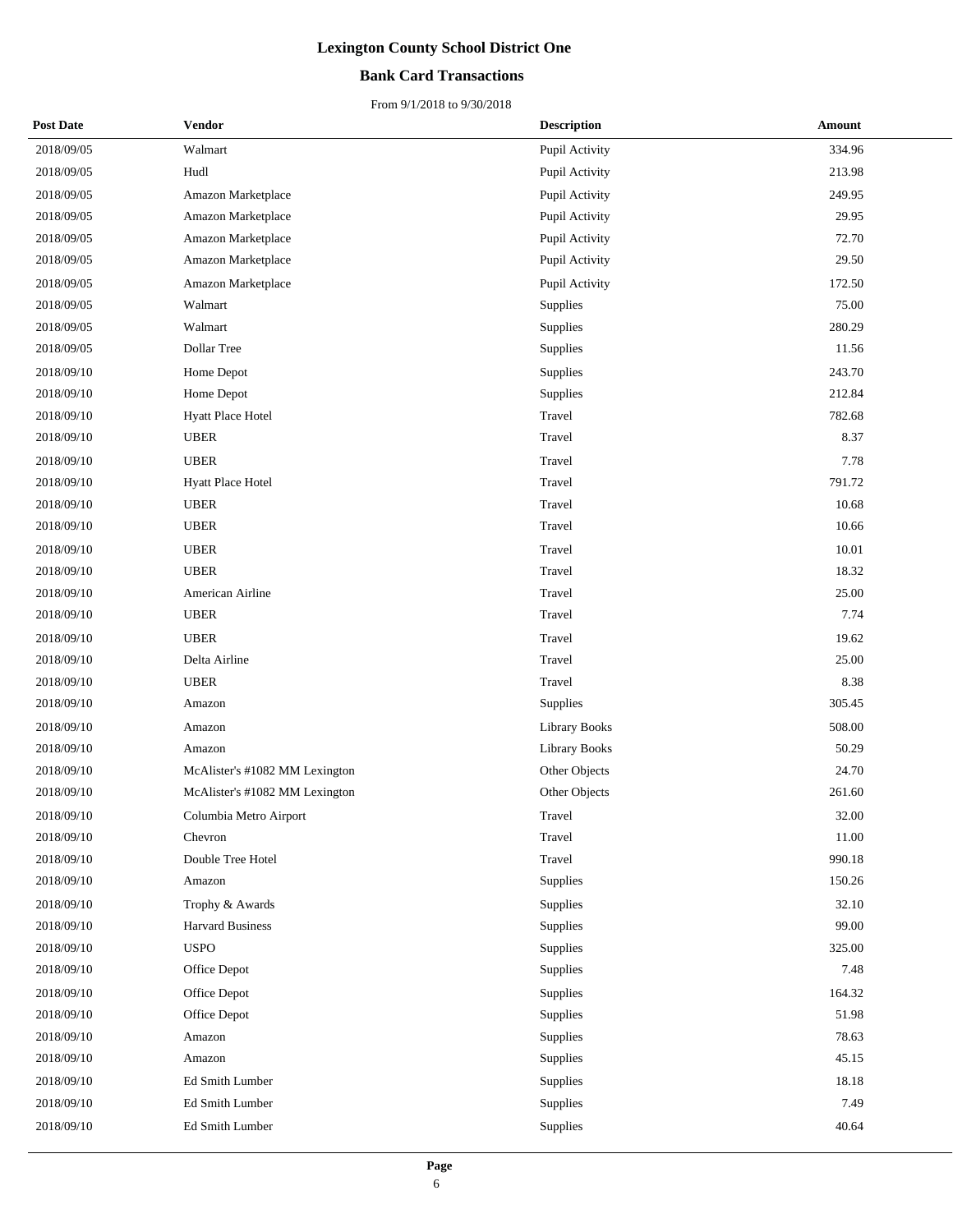## **Bank Card Transactions**

| <b>Post Date</b> | Vendor                              | <b>Description</b>      | Amount |
|------------------|-------------------------------------|-------------------------|--------|
| 2018/09/10       | Town & Country                      | Supplies                | 183.00 |
| 2018/09/10       | Town & Country                      | Supplies                | 120.00 |
| 2018/09/10       | Ed Smith Lumber                     | Supplies                | 94.59  |
| 2018/09/10       | Ed Smith Lumber                     | Supplies                | 8.56   |
| 2018/09/10       | Town & Country                      | Supplies                | 125.50 |
| 2018/09/10       | Sparrow & Kennedy                   | Supplies                | 267.82 |
| 2018/09/10       | Lowe's                              | Supplies                | 138.01 |
| 2018/09/10       | Home Depot                          | Supplies                | 202.60 |
| 2018/09/10       | Lowe's Foods                        | Supplies                | 67.32  |
| 2018/09/10       | Harbor Freight                      | Supplies                | 85.22  |
| 2018/09/10       | Creative Sewing Center West Co      | Repairs and Maintenance | 535.48 |
| 2018/09/10       | Northern Speech Services            | Supplies                | 196.85 |
| 2018/09/10       | Office Depot #2196 Lexington,       | Supplies                | 60.79  |
| 2018/09/10       | Dollar General                      | Supplies                | 10.17  |
| 2018/09/10       | Powtoon Stanmore                    | Dues and Fees           | 228.00 |
| 2018/09/10       | Chickfila #03138 Lexington, SC      | Other Objects           | 26.75  |
| 2018/09/10       | Chickfila #03138 Lexington, SC      | Other Objects           | 226.48 |
| 2018/09/10       | Franks Tire                         | Repairs and Maintenance | 209.30 |
| 2018/09/10       | Walmart                             | Supplies                | 9.43   |
| 2018/09/10       | The Home Depot                      | Supplies                | 14.96  |
| 2018/09/10       | Amazon                              | Supplies                | 79.95  |
| 2018/09/10       | Kmart                               | Supplies                | 42.79  |
| 2018/09/10       | Office Depot                        | Supplies                | 28.86  |
| 2018/09/10       | Triangle Safe and Lock              | Supplies                | 14.98  |
| 2018/09/10       | Amazon                              | Supplies                | 10.26  |
| 2018/09/10       | Walgreens                           | Supplies                | 23.53  |
| 2018/09/10       | Office Depot                        | Supplies                | 48.04  |
| 2018/09/10       | Amazon                              | Supplies                | 85.59  |
| 2018/09/10       | <b>BI-LO</b>                        | Food                    | 85.80  |
| 2018/09/10       | <b>School Nutrition Association</b> | Dues and Fees           | 130.50 |
| 2018/09/10       | <b>Convention Services</b>          | Dues and Fees           | 90.00  |
| 2018/09/10       | Dewey's                             | Supplies                | 213.95 |
| 2018/09/10       | Learning Zone Express               | Supplies                | 20.73  |
| 2018/09/10       | United Refrigeration                | Supplies                | 71.62  |
| 2018/09/10       | Johnstone Supply                    | Supplies                | 104.94 |
| 2018/09/10       | United Refrigeration                | Supplies                | 44.99  |
| 2018/09/10       | Amazon                              | Supplies                | 10.26  |
| 2018/09/10       | Learning Zone Express               | Supplies                | 20.74  |
| 2018/09/10       | Johnstone Supply                    | Supplies                | 15.66  |
| 2018/09/10       | <b>United Refrigeration</b>         | Supplies                | 62.36  |
| 2018/09/10       | Webstaurant Store                   | Supplies                | 54.88  |
| 2018/09/10       | Webstaurant Store                   | Supplies                | 190.80 |
| 2018/09/10       | Dewey's                             | Supplies                | 213.95 |
| 2018/09/10       | Amazon                              | Supplies                | 171.18 |
| 2018/09/10       | The Home Depot                      | Supplies                | 398.23 |
|                  |                                     |                         |        |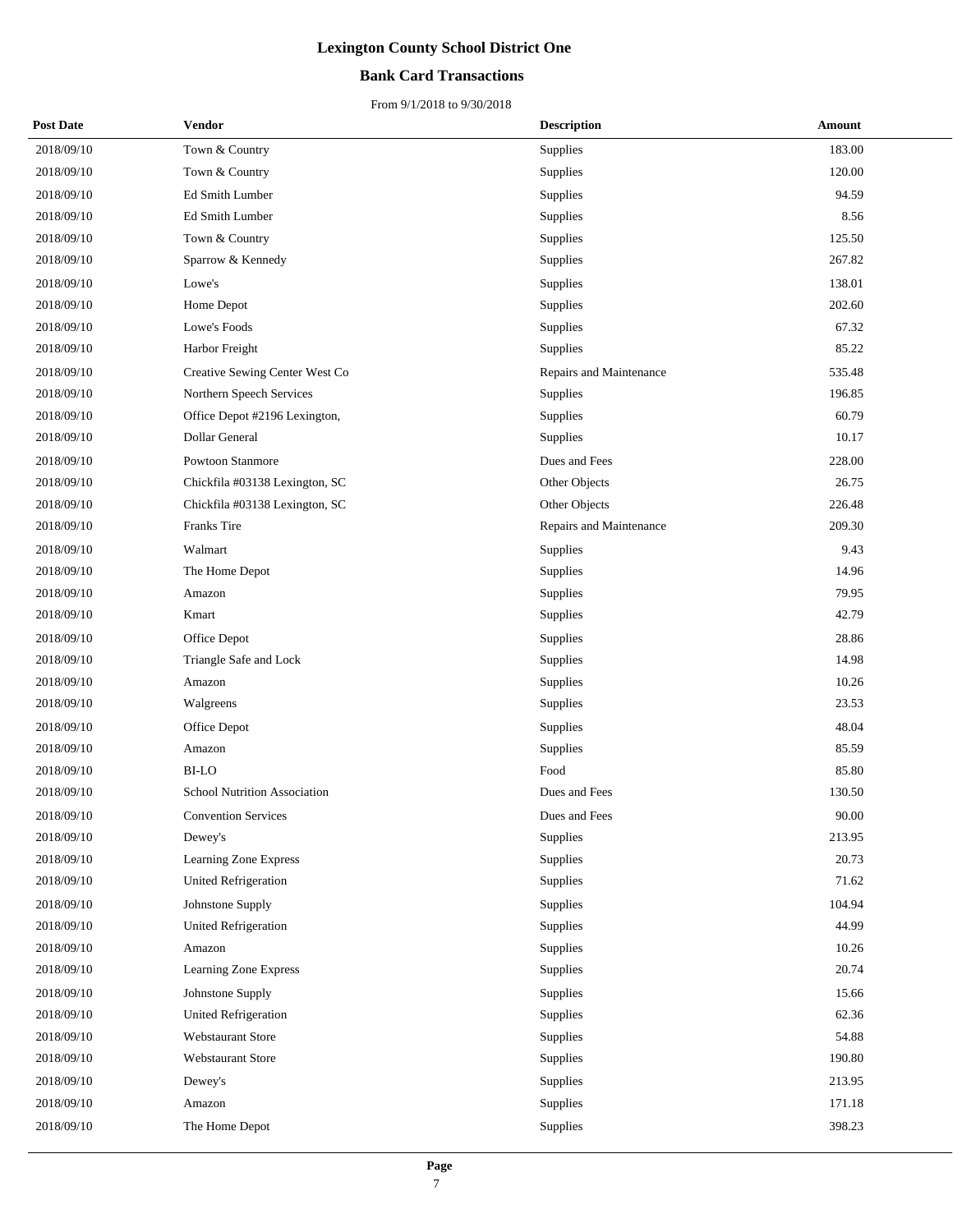### **Bank Card Transactions**

| <b>Post Date</b> | Vendor                      | <b>Description</b> | Amount |
|------------------|-----------------------------|--------------------|--------|
| 2018/09/10       | Learning Zone Express       | Supplies           | 20.74  |
| 2018/09/10       | <b>United Refrigeration</b> | Supplies           | 373.03 |
| 2018/09/10       | <b>United Refrigeration</b> | Supplies           | 44.99  |
| 2018/09/10       | <b>United Refrigeration</b> | Supplies           | 44.82  |
| 2018/09/10       | <b>United Refrigeration</b> | Supplies           | 445.37 |
| 2018/09/10       | Ed Smith Lumber             | Supplies           | 6.86   |
| 2018/09/10       | Amazon                      | Supplies           | 171.18 |
| 2018/09/10       | <b>Webstaurant Store</b>    | Supplies           | 190.80 |
| 2018/09/10       | Lowe's                      | Supplies           | 97.11  |
| 2018/09/10       | Verticle Culinary Solutions | Supplies           | 232.52 |
| 2018/09/10       | Ed Smith Lumber             | Supplies           | 5.54   |
| 2018/09/10       | Johnstone Supply            | Supplies           | 15.70  |
| 2018/09/10       | <b>United Refrigeration</b> | Supplies           | 71.62  |
| 2018/09/10       | Verticle Culinary Solutions | Supplies           | 232.52 |
| 2018/09/10       | Learning Zone Express       | Supplies           | 20.74  |
| 2018/09/10       | Johnstone Supply            | Supplies           | 15.70  |
| 2018/09/10       | United Refrigeration        | Supplies           | 71.62  |
| 2018/09/10       | Amazon                      | Supplies           | 85.59  |
| 2018/09/10       | United Refrigeration        | Supplies           | 60.51  |
| 2018/09/10       | <b>United Refrigeration</b> | Supplies           | 162.00 |
| 2018/09/10       | <b>United Refrigeration</b> | Supplies           | 100.54 |
| 2018/09/10       | United Refrigeration        | Supplies           | 165.46 |
| 2018/09/10       | <b>United Refrigeration</b> | Supplies           | 87.93  |
| 2018/09/10       | Lowe's                      | Supplies           | 9.61   |
| 2018/09/10       | Walmart                     | Supplies           | 74.84  |
| 2018/09/10       | ID Shop                     | Pupil Activity     | 650.00 |
| 2018/09/10       | Amazon.com                  | Pupil Activity     | 416.40 |
| 2018/09/10       | StyleBooks.com              | Pupil Activity     | 37.40  |
| 2018/09/10       | Perfection Learning         | Pupil Activity     | 798.17 |
| 2018/09/10       | Really Good Stuff           | Pupil Activity     | 290.83 |
| 2018/09/10       | Office Depot                | Pupil Activity     | 10.25  |
| 2018/09/10       | Office Depot                | Pupil Activity     | 86.64  |
| 2018/09/10       | AFINIA.com                  | Pupil Activity     | 209.97 |
| 2018/09/10       | Double Tree Hotel           | Pupil Activity     | 2.19   |
| 2018/09/10       | Amazon                      | Pupil Activity     | 48.11  |
| 2018/09/10       | Derrick's Service Center    | Pupil Activity     | 32.55  |
| 2018/09/10       | Amazon Mktplace PMTS        | Supplies           | 360.66 |
| 2018/09/21       | <b>AMAZON</b>               | Supplies           | 194.14 |
| 2018/09/21       | <b>AMAZON</b>               | Supplies           | 77.72  |
| 2018/09/21       | <b>WALMART</b>              | Supplies           | 27.72  |
| 2018/09/21       | <b>WALMART</b>              | Supplies           | 53.18  |
| 2018/09/21       | <b>AMAZON</b>               | Supplies           | 47.83  |
| 2018/09/21       | Flocabulary                 | Supplies           | 96.00  |
| 2018/09/21       | <b>AMAZON</b>               | Supplies           | 154.53 |
| 2018/09/21       | <b>AMAZON</b>               | Supplies           | 81.24  |
|                  |                             |                    |        |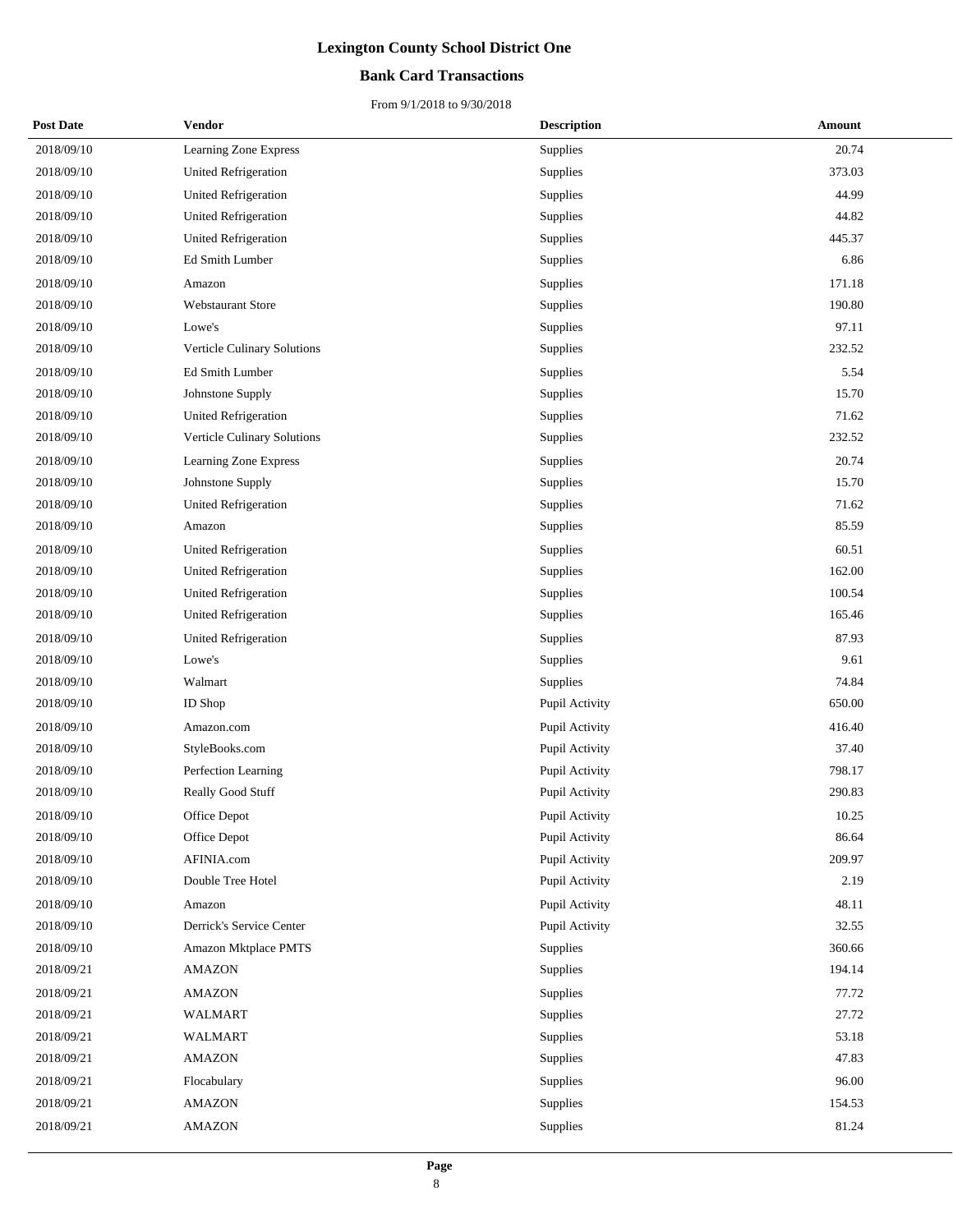## **Bank Card Transactions**

| <b>Post Date</b> | <b>Vendor</b>          | <b>Description</b>       | Amount   |
|------------------|------------------------|--------------------------|----------|
| 2018/09/21       | <b>AMAZON</b>          | Supplies                 | 40.17    |
| 2018/09/21       | Barnes & Noble         | Supplies                 | 427.53   |
| 2018/09/21       | Walmart                | Supplies                 | 68.48    |
| 2018/09/21       | TEACHERS COLLEGE       | Travel                   | 650.00   |
| 2018/09/21       | TEACHERS COLLEGE       | Travel                   | 650.00   |
| 2018/09/21       | <b>DELTA</b>           | Travel                   | 130.20   |
| 2018/09/21       | TEACHERS COLLEGE       | Travel                   | 650.00   |
| 2018/09/21       | HOTEL BEACON           | Travel                   | 1,313.43 |
| 2018/09/21       | TEACHERS COLLEGE       | Travel                   | 650.00   |
| 2018/09/21       | <b>DELTA</b>           | Travel                   | 130.20   |
| 2018/09/21       | <b>DELTA</b>           | Travel                   | 130.20   |
| 2018/09/21       | HOTEL BEACON           | Travel                   | 1,313.43 |
| 2018/09/21       | <b>UNITED AIRLINES</b> | Travel                   | 416.40   |
| 2018/09/21       | <b>UNITED AIRLINES</b> | Travel                   | 138.80   |
| 2018/09/21       | <b>DELTA</b>           | Travel                   | 130.20   |
| 2018/09/21       | <b>FOLLETT</b>         | <b>Library Books</b>     | 59.05    |
| 2018/09/21       | <b>SCASCD</b>          | Travel-Teacher Staff Dev | 215.00   |
| 2018/09/21       | <b>AMAZON</b>          | Supplies                 | 39.74    |
| 2018/09/21       | Shell Oil              | Supplies-Maintenace      | 85.00    |
| 2018/09/21       | ExxonMobile            | Supplies-Maintenace      | 87.50    |
| 2018/09/21       | ExxonMobile            | Supplies-Maintenace      | 100.00   |
| 2018/09/21       | ExxonMobile            | Supplies-Maintenace      | 100.00   |
| 2018/09/21       | Jet Fuel               | Supplies-Maintenace      | 75.00    |
| 2018/09/21       | New South Construction | Supplies-Maintenace      | 362.73   |
| 2018/09/21       | LOWE'S                 | Supplies                 | 30.53    |
| 2018/09/21       | LOWE'S                 | Supplies                 | 45.49    |
| 2018/09/21       | LOWE'S                 | Supplies                 | 7.10     |
| 2018/09/21       | <b>MEGA STOP</b>       | Supplies                 | 48.96    |
| 2018/09/21       | <b>LOWE'S</b>          | Supplies                 | $-7.10$  |
| 2018/09/21       | LOWE'S                 | Supplies                 | 17.46    |
| 2018/09/21       | LOWE'S                 | Supplies                 | 7.23     |
| 2018/09/21       | LOWE'S                 | Supplies                 | 35.48    |
| 2018/09/21       | HOME DEPOT             | Supplies                 | 27.63    |
| 2018/09/21       | Derrick Insulation     | Repairs and Maintenance  | 975.00   |
| 2018/09/21       | Lowe's                 | Supplies-Maintenace      | 72.63    |
| 2018/09/21       | Lowe's #02967          | Supplies                 | 32.06    |
| 2018/09/21       | Sunoco                 | Supplies                 | 78.95    |
| 2018/09/21       | Sherwin Williams       | Supplies-Maintenace      | 112.81   |
| 2018/09/21       | Southland Electrical   | Supplies-Maintenace      | 654.63   |
| 2018/09/21       | New South Construction | Supplies-Maintenace      | 362.73   |
| 2018/09/21       | Lowe's                 | Supplies-Maintenace      | 58.02    |
| 2018/09/21       | Lowe's                 | Supplies-Maintenace      | 6.61     |
| 2018/09/21       | Lowe's                 | Supplies-Maintenace      | 99.42    |
| 2018/09/21       | Amazon.com             | Supplies                 | 38.99    |
| 2018/09/21       | Shell                  | Supplies                 | 38.13    |
|                  |                        |                          |          |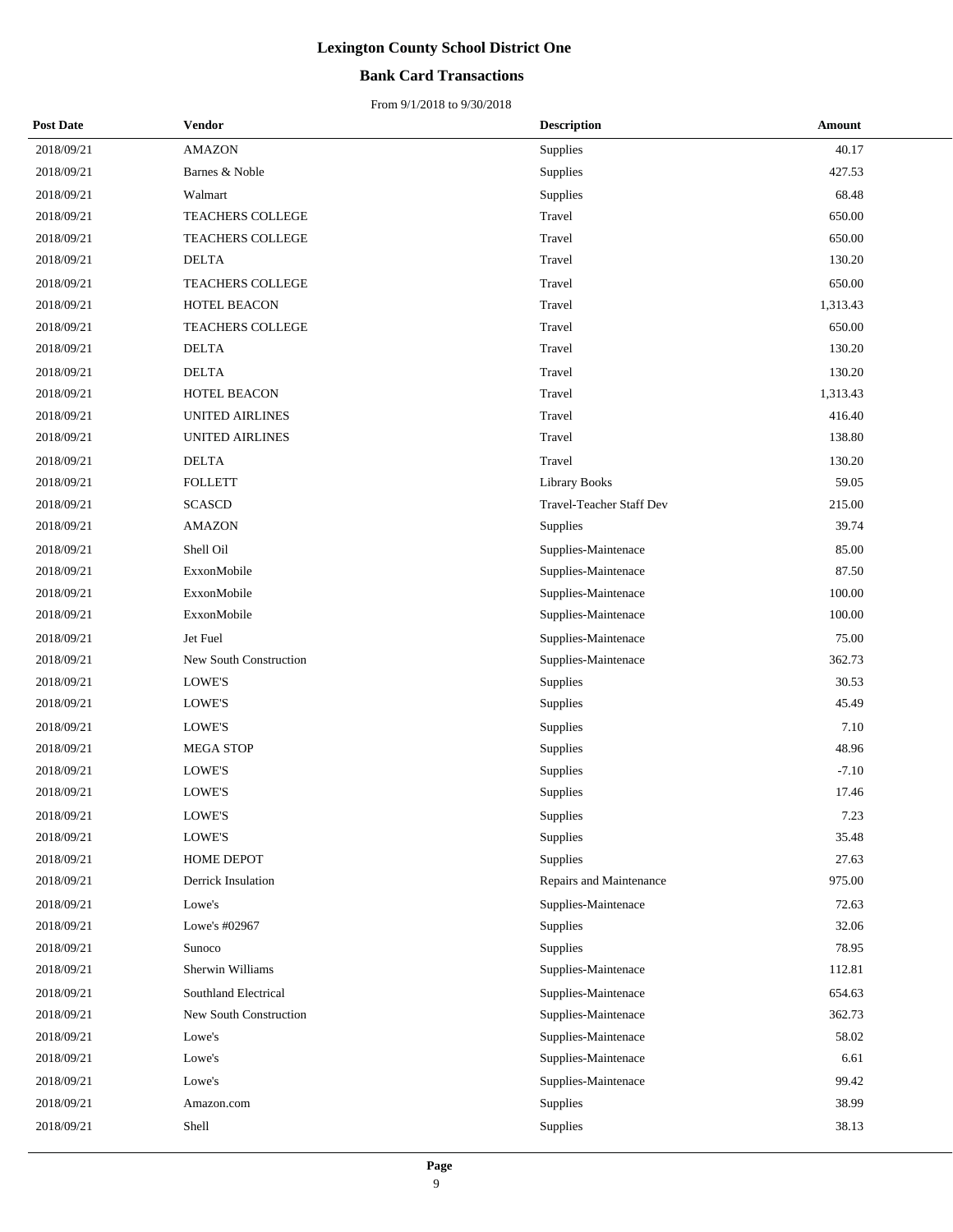## **Bank Card Transactions**

| <b>Post Date</b> | Vendor               | <b>Description</b>      | <b>Amount</b> |
|------------------|----------------------|-------------------------|---------------|
| 2018/09/21       | <b>LOWES</b>         | Supplies                | 123.90        |
| 2018/09/21       | Amazon.com           | Supplies                | 6.99          |
| 2018/09/21       | Amazon               | Pupil Activity          | 19.99         |
| 2018/09/21       | <b>SMORE</b>         | Pupil Activity          | 59.00         |
| 2018/09/21       | Shell Oil            | Pupil Activity          | 17.64         |
| 2018/09/21       | Smoakhouse Sub Shop  | Pupil Activity          | 33.17         |
| 2018/09/21       | Smoakhouse Sub Shop  | Pupil Activity          | 33.17         |
| 2018/09/21       | BI-LO #5580          | Pupil Activity          | 219.00        |
| 2018/09/21       | Crown Awards Inc.    | Pupil Activity          | 103.83        |
| 2018/09/24       | Lowe's               | Supplies-Maintenace     | 61.23         |
| 2018/09/24       | WinSupply            | Supplies-Maintenace     | 114.66        |
| 2018/09/24       | VO Tire Auto Supply  | Repairs and Maintenance | 24.00         |
| 2018/09/24       | Herndon Chevrolet    | Repairs and Maintenance | 307.42        |
| 2018/09/24       | Jim Hudson           | Repairs and Maintenance | 358.66        |
| 2018/09/24       | <b>Bottles King</b>  | Supplies-Maintenace     | 7.11          |
| 2018/09/24       | Enlows               | Supplies-Maintenace     | 202.75        |
| 2018/09/24       | Enlows               | Supplies-Maintenace     | 93.75         |
| 2018/09/24       | A-Z Lawnmower        | Supplies-Maintenace     | 33.80         |
| 2018/09/24       | Northern Tool        | Supplies-Maintenace     | 140.39        |
| 2018/09/24       | Honeycutt Engines    | Supplies-Maintenace     | 65.00         |
| 2018/09/24       | Amazon               | Supplies-Maintenace     | 49.89         |
| 2018/09/24       | Cummins Inc          | Supplies-Maintenace     | 33.91         |
| 2018/09/24       | AutoZone             | Supplies-Maintenace     | 194.07        |
| 2018/09/24       | A-Z Lawnmower        | Supplies-Maintenace     | 29.02         |
| 2018/09/24       | Lowe's               | Supplies-Maintenace     | 49.73         |
| 2018/09/24       | <b>NAPA</b>          | Supplies-Maintenace     | 17.10         |
| 2018/09/24       | LR Hook Tire         | Supplies-Maintenace     | 72.25         |
| 2018/09/24       | Sparrow & Kennedy    | Supplies-Maintenace     | 60.62         |
| 2018/09/24       | Herndon Chevrolet    | Supplies-Maintenace     | 57.63         |
| 2018/09/24       | Jim Hudson           | Supplies-Maintenace     | 355.10        |
| 2018/09/24       | LR Hook Tire         | Supplies-Maintenace     | 9.58          |
| 2018/09/24       | CK Supply            | Supplies-Maintenace     | 185.97        |
| 2018/09/24       | Anythingtruck        | Supplies-Maintenace     | 19.22         |
| 2018/09/24       | Carts Plus           | Repairs and Maintenance | 87.50         |
| 2018/09/24       | Lexington True Value | Supplies-Maintenace     | 16.03         |
| 2018/09/24       | Ed Smith Lumber      | Supplies-Maintenace     | 25.67         |
| 2018/09/24       | <b>CES</b>           | Supplies-Maintenace     | 156.28        |
| 2018/09/24       | Ed Smith Lumber      | Supplies-Maintenace     | 37.23         |
| 2018/09/24       | <b>CES</b>           | Supplies-Maintenace     | 31.40         |
| 2018/09/24       | Sherwin Williams     | Supplies-Maintenace     | 45.99         |
| 2018/09/24       | Lowe's               | Supplies-Maintenace     | 41.60         |
| 2018/09/24       | Ferguson             | Supplies-Maintenace     | 11.00         |
| 2018/09/24       | Ed Smith Lumber      | Supplies-Maintenace     | 6.78          |
| 2018/09/24       | <b>CES</b>           | Supplies-Maintenace     | 18.66         |
| 2018/09/24       | <b>CES</b>           | Supplies-Maintenace     | 119.15        |
|                  |                      |                         |               |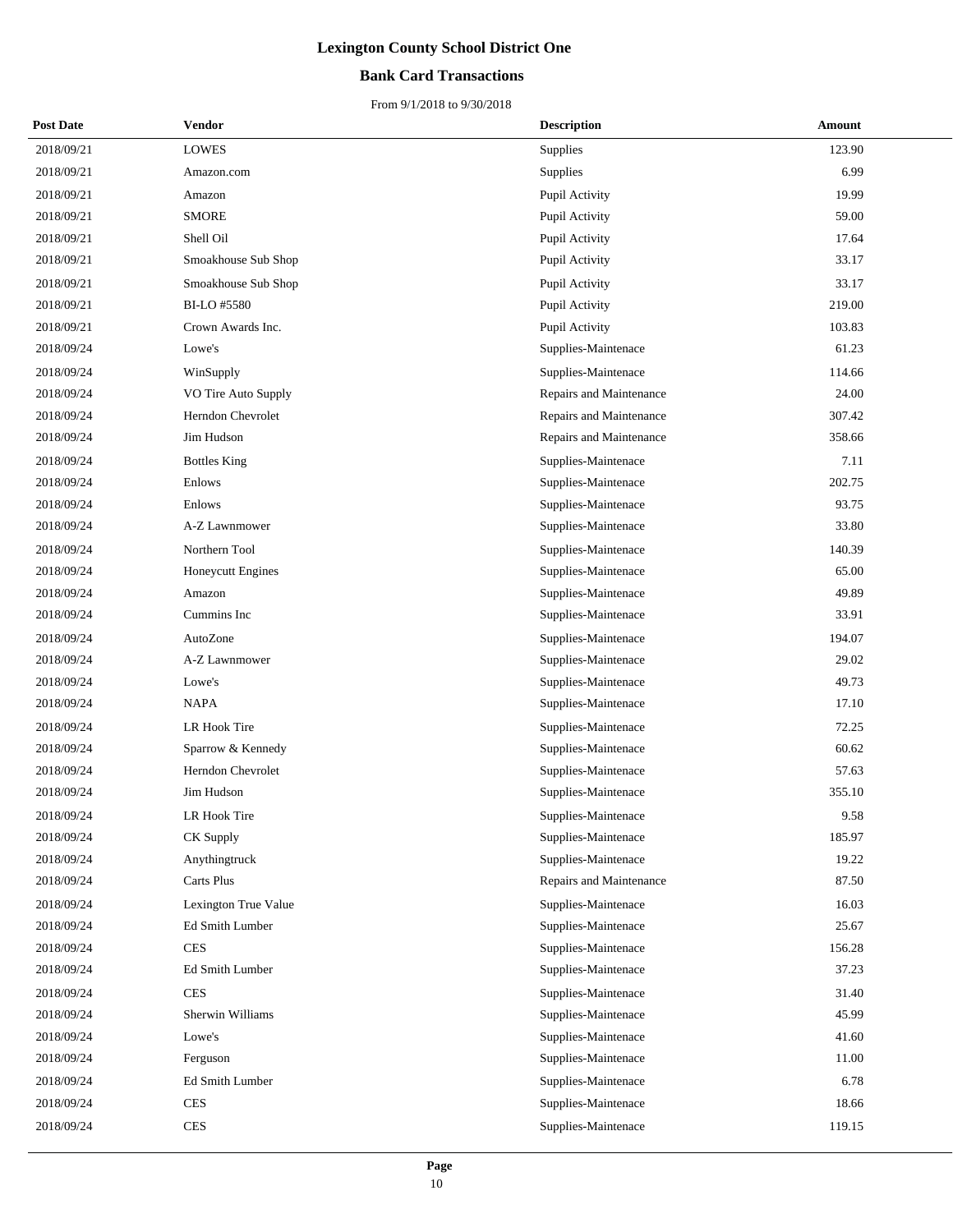## **Bank Card Transactions**

| <b>Post Date</b> | Vendor               | <b>Description</b>      | Amount |
|------------------|----------------------|-------------------------|--------|
| 2018/09/24       | Amazon               | Supplies-Maintenace     | 292.14 |
| 2018/09/24       | WP Law               | Supplies-Maintenace     | 324.62 |
| 2018/09/24       | LR Hook Tire         | Repairs and Maintenance | 122.66 |
| 2018/09/24       | Derrick Insulation   | Repairs and Maintenance | 375.00 |
| 2018/09/24       | Walker Hardware      | Supplies-Maintenace     | 28.16  |
| 2018/09/24       | Walker Hardware      | Supplies-Maintenace     | 9.83   |
| 2018/09/24       | A-Z Lawnmower        | Supplies-Maintenace     | 76.98  |
| 2018/09/24       | Ed Smith Lumber      | Supplies-Maintenace     | 136.59 |
| 2018/09/24       | Ed Smith Lumber      | Supplies-Maintenace     | 27.53  |
| 2018/09/24       | Ed Smith Lumber      | Supplies-Maintenace     | 53.57  |
| 2018/09/24       | <b>CES</b>           | Supplies-Maintenace     | 63.69  |
| 2018/09/24       | Ferguson             | Supplies-Maintenace     | 83.97  |
| 2018/09/24       | Lowe's               | Supplies-Maintenace     | 35.83  |
| 2018/09/24       | Lexington True Value | Supplies-Maintenace     | 18.37  |
| 2018/09/24       | Office Depot         | Supplies-Maintenace     | 15.71  |
| 2018/09/24       | Lowe's               | Supplies-Maintenace     | 136.34 |
| 2018/09/24       | Lowe's               | Supplies-Maintenace     | 66.27  |
| 2018/09/24       | <b>CES</b>           | Supplies-Maintenace     | 140.58 |
| 2018/09/24       | Ferguson             | Supplies-Maintenace     | 14.66  |
| 2018/09/24       | Home Depot           | Supplies-Maintenace     | 252.52 |
| 2018/09/24       | Gateway              | Supplies-Maintenace     | 33.09  |
| 2018/09/24       | Lowe's               | Supplies-Maintenace     | 36.14  |
| 2018/09/24       | Lowe's               | Supplies-Maintenace     | 30.18  |
| 2018/09/24       | Shell Oil            | Supplies                | 66.81  |
| 2018/09/24       | Ferguson             | Supplies-Maintenace     | 31.96  |
| 2018/09/24       | Service Machine Co   | Repairs and Maintenance | 193.68 |
| 2018/09/24       | Service Machine Co   | Repairs and Maintenance | 25.00  |
| 2018/09/24       | Gateway Supply       | Supplies-Maintenace     | 160.03 |
| 2018/09/24       | WinSupply            | Supplies-Maintenace     | 128.40 |
| 2018/09/24       | WinSupply            | Supplies-Maintenace     | 38.45  |
| 2018/09/24       | <b>CES</b>           | Supplies-Maintenace     | 306.35 |
| 2018/09/24       | <b>CES</b>           | Supplies-Maintenace     | 18.42  |
| 2018/09/24       | <b>CES</b>           | Supplies-Maintenace     | 170.13 |
| 2018/09/24       | Ferguson             | Supplies-Maintenace     | 102.63 |
| 2018/09/24       | AutoZone             | Supplies-Maintenace     | 132.53 |
| 2018/09/24       | Sherwin Williams     | Supplies-Maintenace     | 184.38 |
| 2018/09/24       | <b>CES</b>           | Supplies-Maintenace     | 66.83  |
| 2018/09/24       | Gateway              | Supplies-Maintenace     | 44.26  |
| 2018/09/24       | Gateway Supply       | Supplies-Maintenace     | 54.59  |
| 2018/09/24       | <b>CES</b>           | Supplies-Maintenace     | 174.91 |
| 2018/09/24       | Lowe's               | Supplies-Maintenace     | 41.54  |
| 2018/09/24       | <b>CES</b>           | Supplies-Maintenace     | 120.35 |
| 2018/09/24       | A-Z Lawnmower        | Supplies-Maintenace     | 54.15  |
| 2018/09/24       | A-Z Lawnmower        | Supplies-Maintenace     | 38.63  |
| 2018/09/24       | Mid State Inc        | Supplies-Maintenace     | 318.86 |
|                  |                      |                         |        |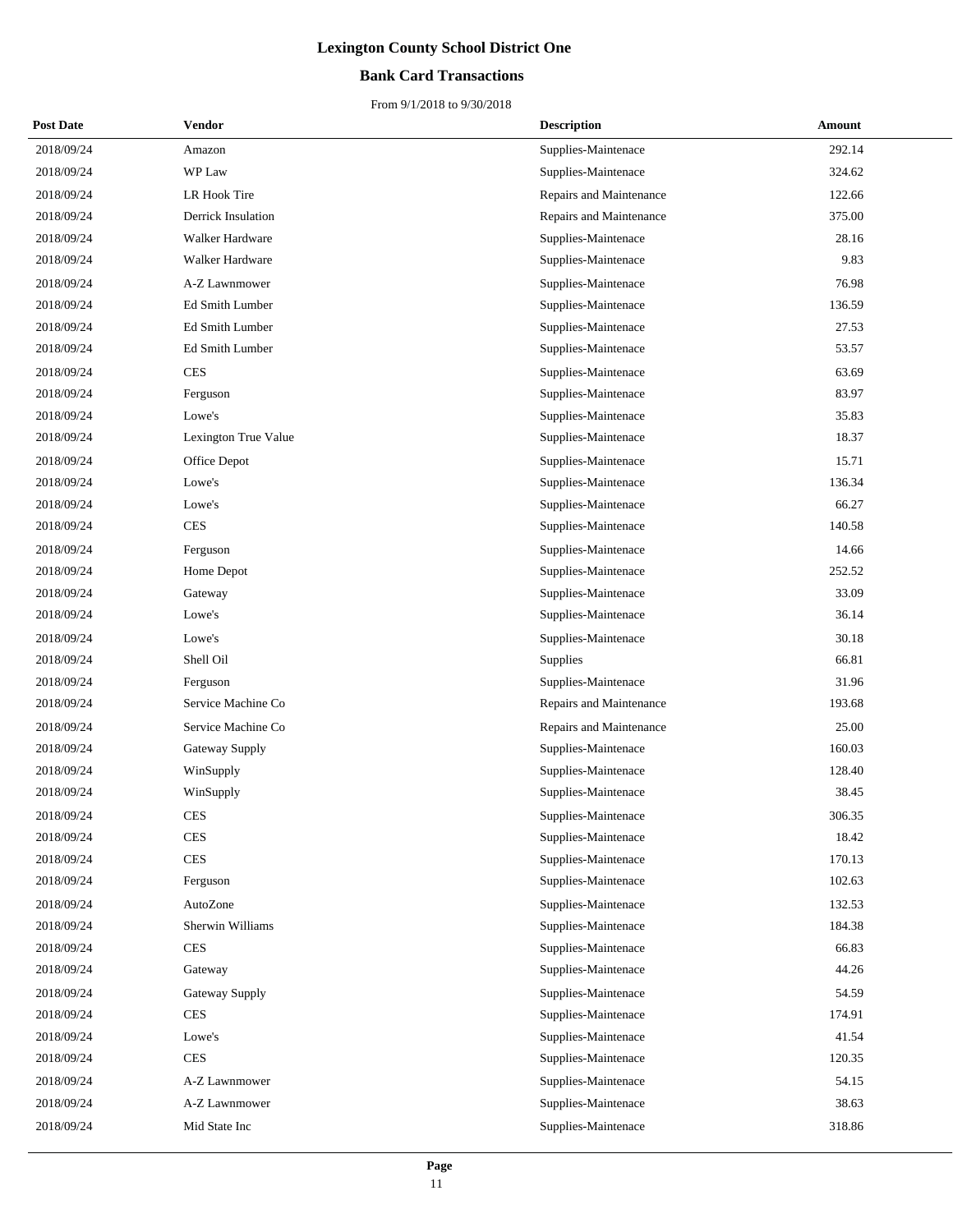## **Bank Card Transactions**

| <b>Post Date</b> | Vendor                       | <b>Description</b>  | Amount |
|------------------|------------------------------|---------------------|--------|
| 2018/09/24       | Home Depot                   | Supplies-Maintenace | 64.17  |
| 2018/09/24       | Amazon                       | Supplies-Maintenace | 292.14 |
| 2018/09/24       | Office Depot                 | Supplies-Maintenace | 15.71  |
| 2018/09/24       | Sherwin Williams             | Supplies-Maintenace | 197.16 |
| 2018/09/24       | Aero Hardware                | Supplies-Maintenace | 58.65  |
| 2018/09/24       | Sherwin Williams             | Supplies-Maintenace | 139.60 |
| 2018/09/24       | ADI                          | Supplies-Maintenace | 95.03  |
| 2018/09/24       | Sherwin Williams             | Supplies-Maintenace | 185.05 |
| 2018/09/24       | Ed Smith Lumber              | Supplies-Maintenace | 47.94  |
| 2018/09/24       | Sherwin Williams             | Supplies-Maintenace | 186.14 |
| 2018/09/24       | <b>Tractor Supply</b>        | Supplies-Maintenace | 38.36  |
| 2018/09/24       | Sherwin Williams             | Supplies-Maintenace | 183.95 |
| 2018/09/24       | Ed Smith Lumber              | Supplies-Maintenace | 37.24  |
| 2018/09/24       | Sherwin Williams             | Supplies-Maintenace | 139.60 |
| 2018/09/24       | Lowe's                       | Supplies-Maintenace | 18.84  |
| 2018/09/24       | Gateway                      | Supplies-Maintenace | 141.47 |
| 2018/09/24       | Gateway                      | Supplies-Maintenace | 54.66  |
| 2018/09/24       | <b>CES</b>                   | Supplies-Maintenace | 157.96 |
| 2018/09/24       | Home Depot                   | Supplies-Maintenace | 64.17  |
| 2018/09/24       | <b>LR Hook</b>               | Supplies-Maintenace | 168.78 |
| 2018/09/24       | AutoZone                     | Supplies-Maintenace | 136.81 |
| 2018/09/24       | Amazon                       | Supplies-Maintenace | 292.14 |
| 2018/09/24       | Lowe's                       | Supplies-Maintenace | 29.57  |
| 2018/09/24       | Lowe's                       | Supplies-Maintenace | 29.83  |
| 2018/09/24       | Lowe's                       | Supplies-Maintenace | 53.16  |
| 2018/09/24       | Lowe's                       | Supplies-Maintenace | 13.30  |
| 2018/09/24       | Mann Tool                    | Supplies-Maintenace | 184.05 |
| 2018/09/24       | <b>CES</b>                   | Supplies-Maintenace | 88.02  |
| 2018/09/24       | Home Depot                   | Supplies-Maintenace | 98.79  |
| 2018/09/24       | <b>CES</b>                   | Supplies-Maintenace | 219.19 |
| 2018/09/24       | <b>CES</b>                   | Supplies-Maintenace | 27.55  |
| 2018/09/24       | Three Fountains Ace Hardware | Supplies-Maintenace | 7.48   |
| 2018/09/24       | WinSupply                    | Supplies-Maintenace | 60.56  |
| 2018/09/24       | Smith & Jones                | Supplies-Maintenace | 6.21   |
| 2018/09/24       | Lowe's                       | Supplies-Maintenace | 169.86 |
| 2018/09/24       | A-Z Lawnmower                | Supplies-Maintenace | 145.77 |
| 2018/09/24       | A-Z Lawnmower                | Supplies-Maintenace | 70.86  |
| 2018/09/24       | Carts Plus                   | Supplies-Maintenace | 20.31  |
| 2018/09/24       | <b>CES</b>                   | Supplies-Maintenace | 108.63 |
| 2018/09/24       | A-Z Lawnmower                | Supplies-Maintenace | 28.22  |
| 2018/09/24       | AutoZone                     | Supplies-Maintenace | 108.99 |
| 2018/09/24       | WP Law                       | Supplies-Maintenace | 281.22 |
| 2018/09/24       | Lowes                        | Pupil Activity      | 22.94  |
| 2018/09/24       | <b>Murphy Express</b>        | Pupil Activity      | 12.98  |
| 2018/09/24       | <b>Murphy Express</b>        | Pupil Activity      | 13.03  |
|                  |                              |                     |        |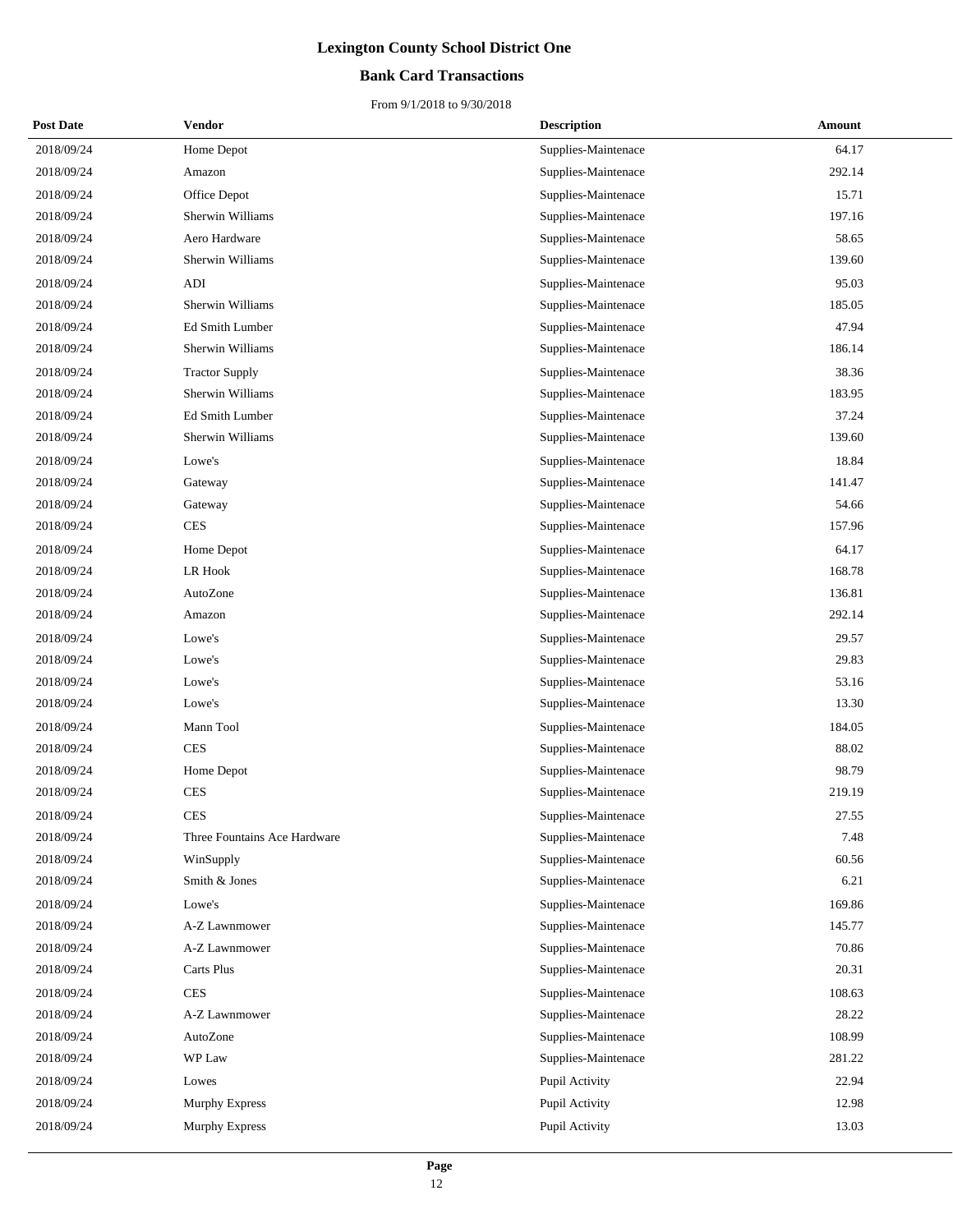### **Bank Card Transactions**

| <b>Post Date</b> | <b>Vendor</b>                 | <b>Description</b>   | Amount |
|------------------|-------------------------------|----------------------|--------|
| 2018/09/24       | Lowes                         | Pupil Activity       | 61.63  |
| 2018/09/24       | Office Depot                  | Pupil Activity       | 17.63  |
| 2018/09/24       | Exxon                         | Pupil Activity       | 12.00  |
| 2018/09/24       | <b>Murphy Express</b>         | Pupil Activity       | 23.00  |
| 2018/09/24       | Walmart                       | Pupil Activity       | 41.08  |
| 2018/09/24       | Carolina Wings                | Pupil Activity       | 226.38 |
| 2018/09/24       | Lowes                         | Pupil Activity       | 64.16  |
| 2018/09/24       | Walmart                       | Pupil Activity       | 25.14  |
| 2018/09/24       | Sparrow & Kennedy             | Pupil Activity       | 189.55 |
| 2018/09/24       | Walmart                       | Pupil Activity       | 34.38  |
| 2018/09/24       | Riddell                       | Pupil Activity       | 113.21 |
| 2018/09/24       | Lowes                         | Pupil Activity       | 21.36  |
| 2018/09/24       | Walmart                       | Pupil Activity       | 39.95  |
| 2018/09/24       | Walmart                       | Pupil Activity       | 50.65  |
| 2018/09/24       | Food Lion                     | Pupil Activity       | 45.66  |
| 2018/09/24       | Costco                        | Pupil Activity       | 32.62  |
| 2018/09/24       | <b>BSN</b> Sports             | Pupil Activity       | 84.44  |
| 2018/09/24       | 10-S Tennis supply            | Pupil Activity       | 569.83 |
| 2018/09/24       | Fancloth                      | Pupil Activity       | 84.00  |
| 2018/09/25       | Amazon.com                    | Supplies             | 76.52  |
| 2018/09/25       | Amazon.com                    | Supplies             | 69.99  |
| 2018/09/25       | Office Depot                  | Printing and Binding | 85.57  |
| 2018/09/25       | Office Depot                  | Supplies             | 208.54 |
| 2018/09/25       | Office Depot                  | Supplies             | 321.00 |
| 2018/09/25       | Amazon.com                    | Supplies             | 27.94  |
| 2018/09/25       | Really Good Stuff             | Supplies             | 897.94 |
| 2018/09/25       | Amazon.com                    | Supplies             | 155.13 |
| 2018/09/25       | <b>Academy Sports</b>         | Supplies             | 215.99 |
| 2018/09/25       | Markerboard People Inc        | Supplies             | 195.00 |
| 2018/09/25       | <b>AMAZON</b>                 | Supplies             | 52.99  |
| 2018/09/25       | <b>AMAZON</b>                 | Supplies             | 99.48  |
| 2018/09/25       | School Nurse Supply Inc       | Supplies             | 268.08 |
| 2018/09/25       | US POST OFFICE                | Supplies             | 11.08  |
| 2018/09/25       | <b>AMAZON</b>                 | Supplies             | 26.74  |
| 2018/09/25       | <b>AMAZON</b>                 | Supplies             | 11.49  |
| 2018/09/25       | <b>AMAZON</b>                 | Supplies             | 12.99  |
| 2018/09/25       | Postal Express                | Supplies             | 15.50  |
| 2018/09/25       | <b>SCDOR Dorway</b>           | Dues and Fees        | 46.64  |
| 2018/09/25       | Wal-Mart                      | Other Objects        | 13.86  |
| 2018/09/25       | Lowes                         | Supplies             | 55.62  |
| 2018/09/25       | SMITH & JONES JANITORIAL      | Supplies             | 124.12 |
| 2018/09/25       | Office Depot                  | Pupil Activity       | 157.20 |
| 2018/09/25       | The Little Sign Company       | Pupil Activity       | 90.00  |
| 2018/09/25       | <b>Educational Wonderland</b> | Pupil Activity       | 280.71 |
| 2018/09/26       | Amazon.com                    | Supplies             | 146.30 |
|                  |                               |                      |        |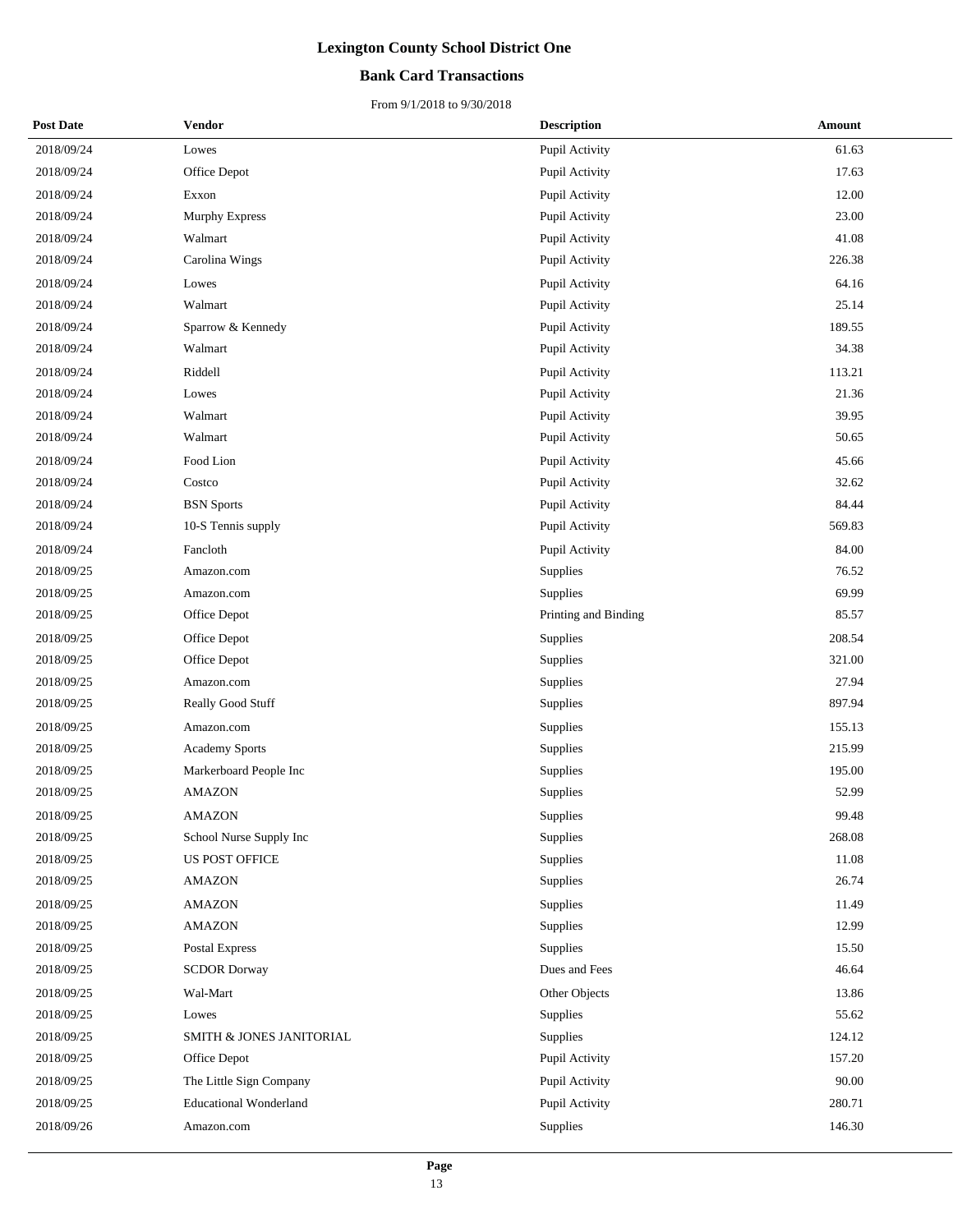### **Bank Card Transactions**

| <b>Post Date</b> | Vendor                         | <b>Description</b>         | Amount |
|------------------|--------------------------------|----------------------------|--------|
| 2018/09/26       | J.W. Pepper                    | Supplies                   | 288.57 |
| 2018/09/26       | Amazon.com                     | Supplies                   | 113.64 |
| 2018/09/26       | Teachers Pay for Teachers      | Supplies                   | 37.48  |
| 2018/09/26       | <b>Teacher Discovery</b>       | Supplies                   | 101.83 |
| 2018/09/26       | Office Depot                   | Supplies                   | 24.44  |
| 2018/09/26       | Laminator.com                  | Supplies                   | 311.40 |
| 2018/09/26       | Walmart                        | Supplies                   | 25.51  |
| 2018/09/26       | Hobby Lobby                    | Supplies                   | 8.34   |
| 2018/09/26       | Office Depot                   | Supplies                   | 104.86 |
| 2018/09/26       | Office Depot                   | Supplies                   | 84.71  |
| 2018/09/26       | Office Depot                   | Supplies                   | 346.65 |
| 2018/09/26       | Amazon                         | Supplies                   | 16.83  |
| 2018/09/26       | Assoc for Middle Level Educati | Supplies                   | 85.95  |
| 2018/09/26       | Amazon                         | Supplies                   | 307.86 |
| 2018/09/26       | Amaxon                         | <b>Technology Supplies</b> | 105.93 |
| 2018/09/26       | <b>WALMART</b>                 | Supplies                   | 165.16 |
| 2018/09/26       | EB 2018 Safe Schools           | Travel                     | 35.00  |
| 2018/09/26       | Hobby Lobby                    | Supplies                   | 29.40  |
| 2018/09/26       | Target                         | Supplies                   | 27.80  |
| 2018/09/26       | <b>Presentation Systems</b>    | Supplies                   | 272.23 |
| 2018/09/26       | Trophy & Award                 | Supplies                   | 22.47  |
| 2018/09/26       | <b>AMAZON</b>                  | Supplies                   | 100.97 |
| 2018/09/26       | <b>LOWES FOODS</b>             | Supplies                   | 62.00  |
| 2018/09/26       | <b>LEXINGTON TRUE VALUE</b>    | Supplies                   | 100.51 |
| 2018/09/26       | PITT STOP                      | Supplies                   | 64.00  |
| 2018/09/26       | <b>CIRCLE K</b>                | Supplies                   | 50.97  |
| 2018/09/26       | <b>HOME DEPOT</b>              | Supplies                   | 223.17 |
| 2018/09/26       | <b>LOWES FOOD</b>              | Supplies                   | 58.00  |
| 2018/09/26       | <b>LOWES</b>                   | Supplies                   | 49.92  |
| 2018/09/26       | <b>Brian Pop</b>               | Software Renewal/Agreemen  | 220.00 |
| 2018/09/26       | Hobby Lobby                    | Supplies                   | 18.05  |
| 2018/09/26       | Walmart                        | Supplies                   | 41.62  |
| 2018/09/26       | Walmart                        | Supplies                   | 42.73  |
| 2018/09/26       | Shar                           | Supplies                   | 99.80  |
| 2018/09/26       | <b>Musician Supply</b>         | Supplies                   | 408.44 |
| 2018/09/26       | <b>JW</b> Pepper               | Supplies                   | 100.99 |
| 2018/09/26       | <b>Shar Products</b>           | Supplies                   | 650.80 |
| 2018/09/26       | Amazon                         | Supplies                   | 208.40 |
| 2018/09/26       | Jones School Supply Co         | Supplies                   | 82.03  |
| 2018/09/26       | <b>FOLLETT</b>                 | Supplies                   | 38.50  |
| 2018/09/26       | <b>BREAKOUT</b>                | Supplies                   | 34.50  |
| 2018/09/26       | Amazon.com                     | <b>Technology Supplies</b> | 10.49  |
| 2018/09/26       | American Air                   | Travel-Teacher Staff Dev   | 322.90 |
| 2018/09/26       | <b>USC</b> Emall               | Travel-Teacher Staff Dev   | 95.00  |
| 2018/09/26       | <b>ACTFL American</b>          | Travel-Teacher Staff Dev   | 365.00 |
|                  |                                |                            |        |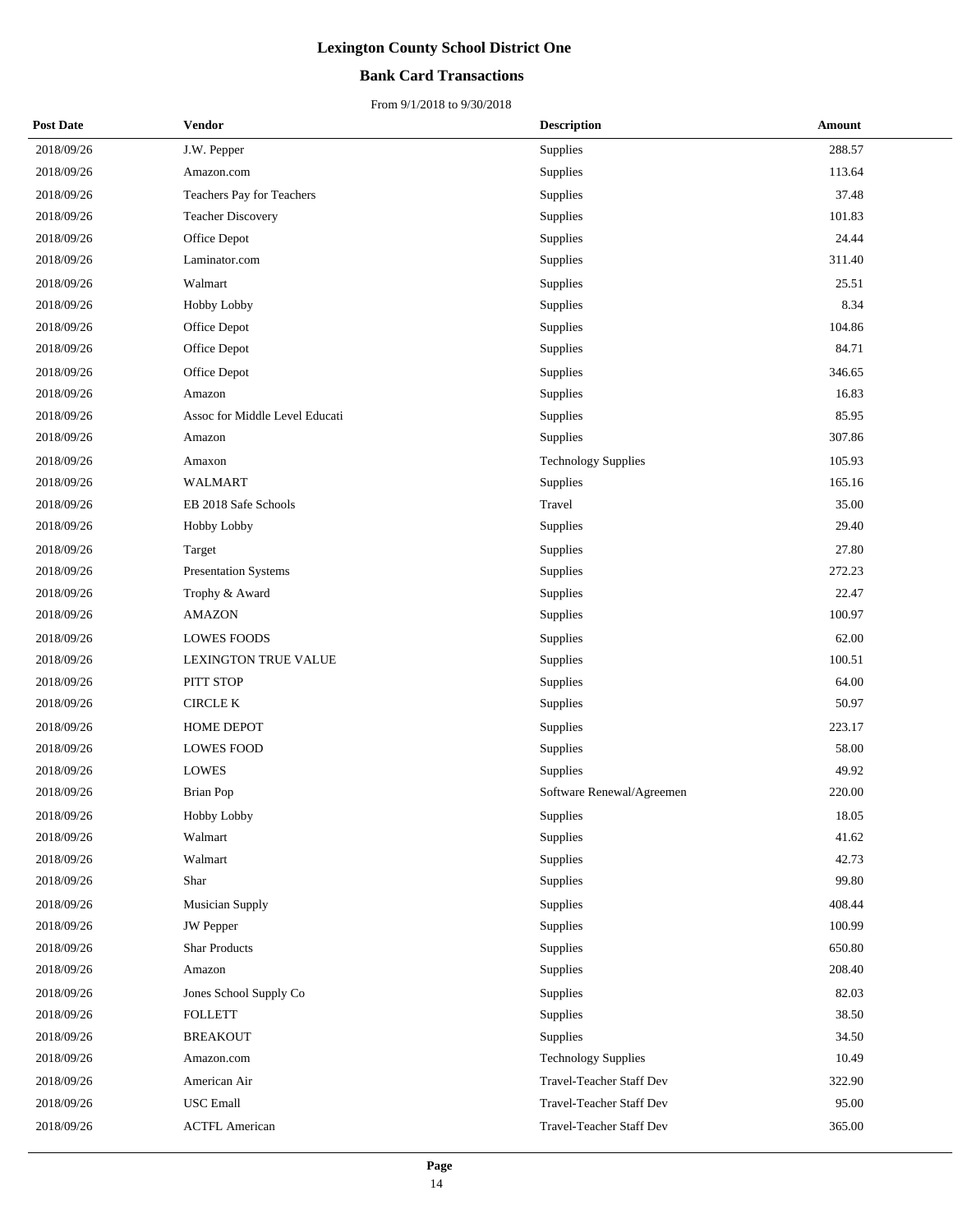## **Bank Card Transactions**

| <b>Post Date</b> | <b>Vendor</b>                    | <b>Description</b>       | Amount |
|------------------|----------------------------------|--------------------------|--------|
| 2018/09/26       | Collegeboard                     | Travel-Teacher Staff Dev | 470.00 |
| 2018/09/26       | Marriott Myrtle Beach, SC        | Travel                   | 160.22 |
| 2018/09/26       | Costco                           | Supplies                 | 37.55  |
| 2018/09/26       | Walmart Supercenter              | Other Objects            | 115.72 |
| 2018/09/26       | Publix                           | Other Objects            | 102.99 |
| 2018/09/26       | Embassy Suites - Greenville, S   | Travel                   | 178.08 |
| 2018/09/26       | Walmart                          | Other Objects            | 11.72  |
| 2018/09/26       | Walmart                          | Other Objects            | 36.00  |
| 2018/09/26       | Publix                           | Other Objects            | 57.61  |
| 2018/09/26       | Walmart                          | Other Objects            | 36.74  |
| 2018/09/26       | Libby's                          | Other Objects            | 101.95 |
| 2018/09/26       | Fatz                             | Other Objects            | 13.06  |
| 2018/09/26       | Chick Fil A                      | Other Objects            | 158.31 |
| 2018/09/26       | Libby's                          | Other Objects            | 35.20  |
| 2018/09/26       | <b>DELTA</b>                     | Travel                   | 550.60 |
| 2018/09/26       | <b>GAYLORD HOTEL</b>             | Travel                   | 252.40 |
| 2018/09/26       | <b>ASCD</b>                      | Travel                   | 499.00 |
| 2018/09/26       | <b>AMAZON</b>                    | Supplies                 | 53.48  |
| 2018/09/26       | Lowe's                           | Supplies                 | 37.52  |
| 2018/09/26       | <b>SCAMLE ORG</b>                | Dues and Fees            | 150.00 |
| 2018/09/26       | Phi Delta Kappa Intl Inc         | Dues and Fees            | 95.00  |
| 2018/09/26       | <b>NASSP</b> Product and Service | Dues and Fees            | 250.00 |
| 2018/09/26       | The Citadel                      | Dues and Fees            | 100.00 |
| 2018/09/26       | <b>LRADAC</b>                    | Dues and Fees            | 52.00  |
| 2018/09/26       | <b>APA MemberDues</b>            | Dues and Fees            | 50.00  |
| 2018/09/26       | EasyKey.com                      | Supplies-Maintenace      | 43.57  |
| 2018/09/26       | <b>LOWES</b>                     | Supplies                 | 464.25 |
| 2018/09/26       | <b>LOWES</b>                     | Supplies                 | 481.03 |
| 2018/09/26       | Amazon.com                       | Supplies                 | 31.90  |
| 2018/09/26       | <b>LOWES FOODS</b>               | Supplies                 | 0.72   |
| 2018/09/26       | PITT STOP                        | Supplies                 | 50.95  |
| 2018/09/26       | <b>NAPA</b>                      | Supplies                 | 39.52  |
| 2018/09/26       | <b>LOWES</b>                     | Supplies                 | 193.88 |
| 2018/09/26       | SPARROW & KENNEDY TRACTOR        | Supplies                 | 104.76 |
| 2018/09/26       | Home Depot                       | Supplies                 | 99.94  |
| 2018/09/26       | Ed Smith                         | Supplies                 | 2.13   |
| 2018/09/26       | Ed Smith Lumber                  | Supplies                 | 22.96  |
| 2018/09/26       | Dollar General                   | Supplies                 | 9.63   |
| 2018/09/26       | Ed Smith                         | Supplies                 | 4.26   |
| 2018/09/26       | Ed Smith                         | Supplies                 | 38.46  |
| 2018/09/26       | Pitt stop                        | Supplies                 | 81.78  |
| 2018/09/26       | Lowes.com                        | Supplies                 | 10.66  |
| 2018/09/26       | IGA                              | Supplies                 | 2.95   |
| 2018/09/26       | Replacement Depot.com            | Supplies                 | 18.99  |
| 2018/09/26       | Walmart                          | Supplies                 | 17.49  |
|                  |                                  |                          |        |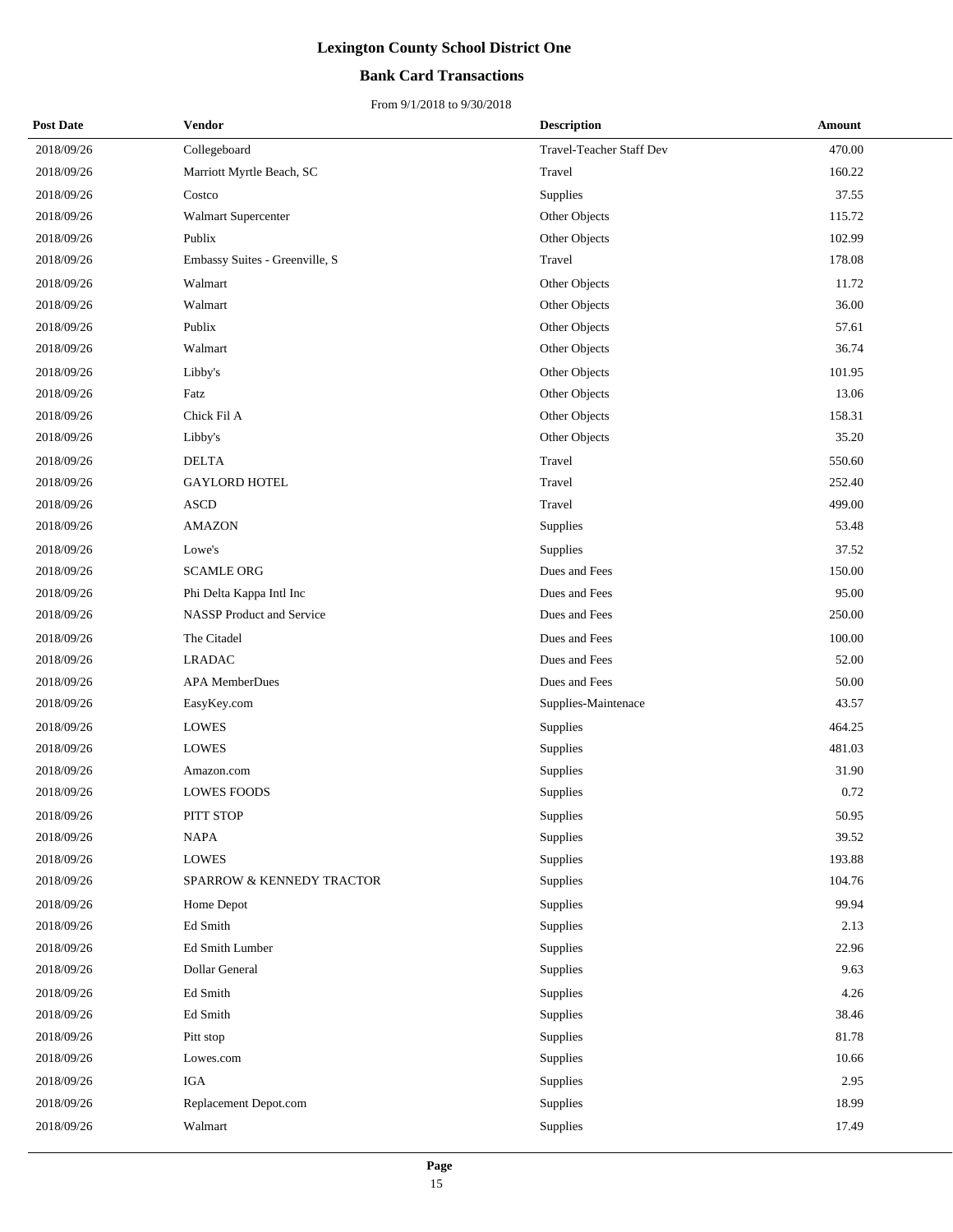## **Bank Card Transactions**

| <b>Post Date</b> | <b>Vendor</b>                 | <b>Description</b>         | <b>Amount</b> |
|------------------|-------------------------------|----------------------------|---------------|
| 2018/09/26       | Lowes                         | Supplies                   | $-8.21$       |
| 2018/09/26       | Lowes                         | Supplies                   | 144.47        |
| 2018/09/26       | Grainger                      | Supplies                   | 104.22        |
| 2018/09/26       | <b>Murphy Express</b>         | Supplies                   | 35.80         |
| 2018/09/26       | Lowes                         | Supplies                   | 87.21         |
| 2018/09/26       | Lowes                         | Supplies                   | 16.75         |
| 2018/09/26       | Murphy Express                | Supplies                   | 100.00        |
| 2018/09/26       | Home Depot                    | Supplies                   | 29.79         |
| 2018/09/26       | Lowes                         | Supplies                   | 50.40         |
| 2018/09/26       | Walmart                       | Supplies                   | 16.76         |
| 2018/09/26       | <b>Murphy Express</b>         | Supplies                   | 89.47         |
| 2018/09/26       | Lowes                         | Supplies                   | 3.94          |
| 2018/09/26       | Amazon                        | Supplies                   | 11.46         |
| 2018/09/26       | Amazon                        | Supplies                   | 48.14         |
| 2018/09/26       | Fonts.com                     | Supplies                   | 98.00         |
| 2018/09/26       | Amazon                        | Supplies                   | 192.59        |
| 2018/09/26       | Amazon                        | Supplies                   | 25.38         |
| 2018/09/26       | Adobe Stock                   | Supplies                   | 99.99         |
| 2018/09/26       | Office Depot                  | Supplies                   | 48.25         |
| 2018/09/26       | <b>Hobby Lobby</b>            | Supplies                   | 125.17        |
| 2018/09/26       | Office Depot                  | Supplies                   | 40.64         |
| 2018/09/26       | Office Depot                  | Supplies                   | 38.50         |
| 2018/09/26       | The State Newspaper           | Periodicals                | 8.95          |
| 2018/09/26       | <b>NIAAA</b>                  | Travel                     | 255.00        |
| 2018/09/26       | SunGard User Group            | Travel                     | 200.00        |
| 2018/09/26       | 2018 SNUG National Conference | Travel                     | 590.00        |
| 2018/09/26       | <b>American Airlines</b>      | Travel                     | 532.60        |
| 2018/09/26       | Amazon                        | Supplies                   | $-140.50$     |
| 2018/09/26       | Amazon                        | Supplies                   | 129.30        |
| 2018/09/26       | Digital Supply                | Supplies                   | 44.98         |
| 2018/09/26       | Body Guard                    | Supplies                   | 21.40         |
| 2018/09/26       | Amazon                        | Supplies                   | 34.23         |
| 2018/09/26       | Office Depot                  | Supplies                   | 15.81         |
| 2018/09/26       | Amazon                        | Supplies                   | 154.00        |
| 2018/09/26       | Amazon                        | Supplies                   | 332.50        |
| 2018/09/26       | Cable and Connections         | Supplies                   | 127.08        |
| 2018/09/26       | Cable and Connections         | Supplies                   | 171.20        |
| 2018/09/26       | Office Depot                  | Supplies                   | 30.97         |
| 2018/09/26       | Best Buy                      | <b>Technology Supplies</b> | 160.49        |
| 2018/09/26       | Food Lion                     | Other Objects              | 58.62         |
| 2018/09/26       | Ole Timey Of Lexington        | Other Objects              | 83.03         |
| 2018/09/26       | Chick-fil-A                   | Other Objects              | 85.87         |
| 2018/09/26       | Amazon                        | Supplies                   | 772.72        |
| 2018/09/26       | Amazon                        | Pupil Activity             | 81.15         |
| 2018/09/26       | Lowes                         | Pupil Activity             | 9.46          |
|                  |                               |                            |               |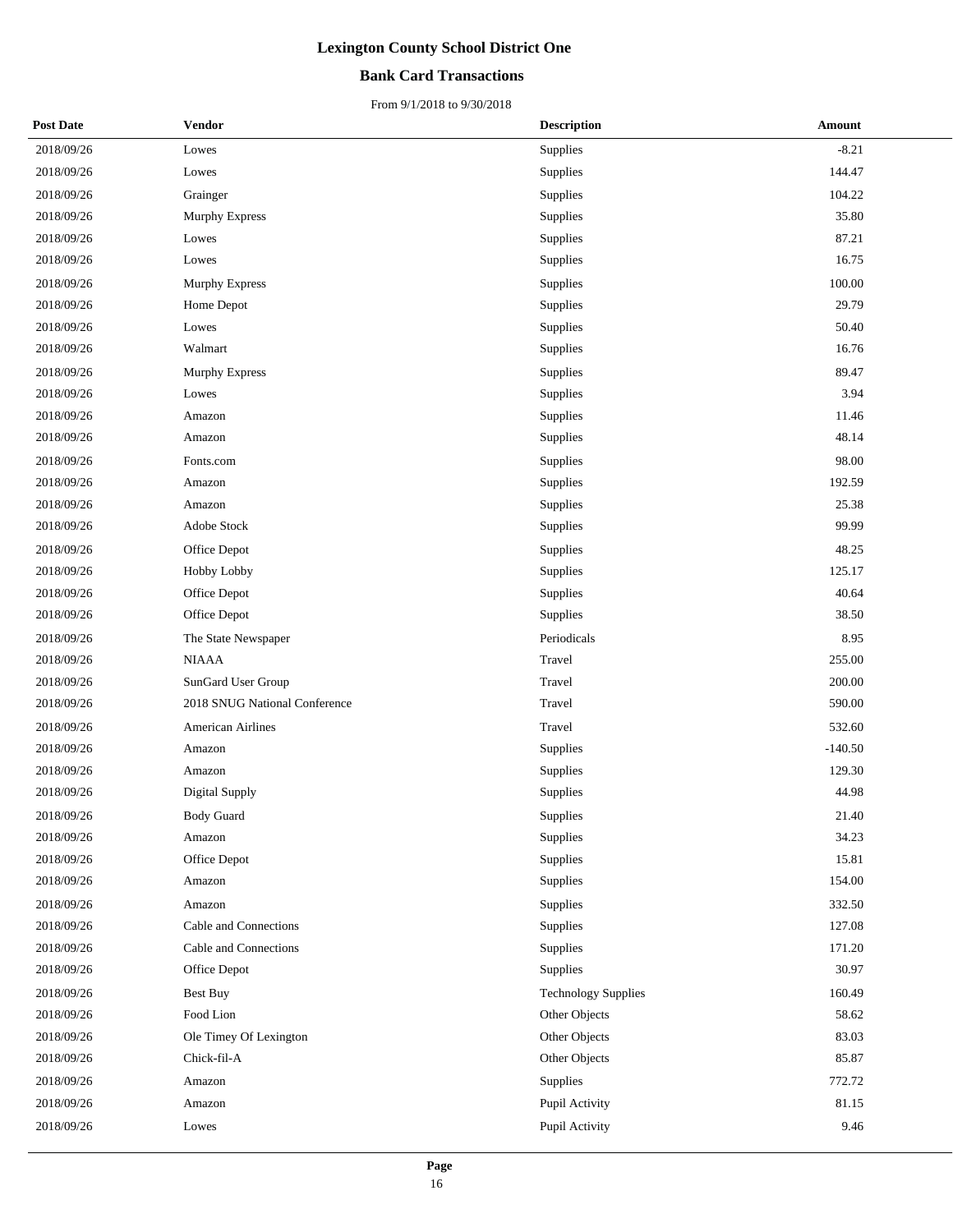## **Bank Card Transactions**

| <b>Post Date</b> | <b>Vendor</b>              | <b>Description</b> | Amount |
|------------------|----------------------------|--------------------|--------|
| 2018/09/26       | Walmart                    | Pupil Activity     | 52.56  |
| 2018/09/26       | SCHOOL OUTFITTERS          | Pupil Activity     | 269.10 |
| 2018/09/26       | <b>AMAZON</b>              | Pupil Activity     | 71.82  |
| 2018/09/26       | <b>PEARSON</b>             | Pupil Activity     | 150.62 |
| 2018/09/26       | <b>AMAZON</b>              | Pupil Activity     | 60.65  |
| 2018/09/26       | <b>AMAZON</b>              | Pupil Activity     | 94.11  |
| 2018/09/26       | <b>AMAZON</b>              | Pupil Activity     | 68.37  |
| 2018/09/26       | <b>PEARSON</b>             | Pupil Activity     | 150.62 |
| 2018/09/26       | Vistaprint                 | Pupil Activity     | 5.00   |
| 2018/09/26       | Vistaprint                 | Pupil Activity     | 977.47 |
| 2018/09/26       | VistaPrint                 | Pupil Activity     | 5.00   |
| 2018/09/26       | Amazon.com                 | Pupil Activity     | 30.63  |
| 2018/09/26       | Amazon.com                 | Pupil Activity     | 195.21 |
| 2018/09/26       | Amazon.com                 | Pupil Activity     | 66.37  |
| 2018/09/26       | <b>Continental Press</b>   | Pupil Activity     | 602.84 |
| 2018/09/26       | Columbia Flag & Design     | Pupil Activity     | 410.88 |
| 2018/09/26       | <b>WALMART</b>             | Pupil Activity     | 53.89  |
| 2018/09/26       | S P2                       | Pupil Activity     | 249.00 |
| 2018/09/26       | Amazon                     | Pupil Activity     | 29.99  |
| 2018/09/26       | South Carolina Association | Pupil Activity     | 300.00 |
| 2018/09/26       | <b>WALMART</b>             | Pupil Activity     | 289.83 |
| 2018/09/26       | <b>AMAZON</b>              | Pupil Activity     | 26.72  |
| 2018/09/26       | <b>AMAZON</b>              | Pupil Activity     | 10.99  |
| 2018/09/26       | Sams Club                  | Pupil Activity     | 52.26  |
| 2018/09/26       | Walmart                    | Pupil Activity     | 132.68 |
| 2018/09/26       | Amazon                     | Pupil Activity     | 185.25 |
| 2018/09/26       | Overage for Mini Grant     | Pupil Activity     | 24.86  |
| 2018/09/26       | Walmart                    | Pupil Activity     | 68.11  |
| 2018/09/26       | Walmart                    | Pupil Activity     | 163.49 |
| 2018/09/26       | Office Depot               | Pupil Activity     | 82.57  |
| 2018/09/26       | Walmart                    | Pupil Activity     | 96.20  |
| 2018/09/26       | <b>HUDL</b>                | Pupil Activity     | 213.98 |
| 2018/09/26       | <b>BSN</b>                 | Pupil Activity     | 288.13 |
| 2018/09/26       | <b>Hibbett Sports</b>      | Pupil Activity     | 176.52 |
| 2018/09/26       | Spiritline                 | Pupil Activity     | 490.55 |
| 2018/09/26       | Office Depot               | Pupil Activity     | 70.61  |
| 2018/09/26       | Befour                     | Pupil Activity     | 49.75  |
| 2018/09/26       | Sleep Inn                  | Pupil Activity     | 137.93 |
| 2018/09/26       | Sleep Inn                  | Pupil Activity     | 137.93 |
| 2018/09/26       | Sleep Inn                  | Pupil Activity     | 137.93 |
| 2018/09/26       | Sleep Inn                  | Pupil Activity     | 137.93 |
| 2018/09/26       | <b>Best Buy</b>            | Pupil Activity     | 74.89  |
| 2018/09/26       | Sleep Inn                  | Pupil Activity     | 137.93 |
| 2018/09/26       | Sleep Inn                  | Pupil Activity     | 137.93 |
| 2018/09/26       | Murphy Express             | Pupil Activity     | 34.35  |
|                  |                            |                    |        |